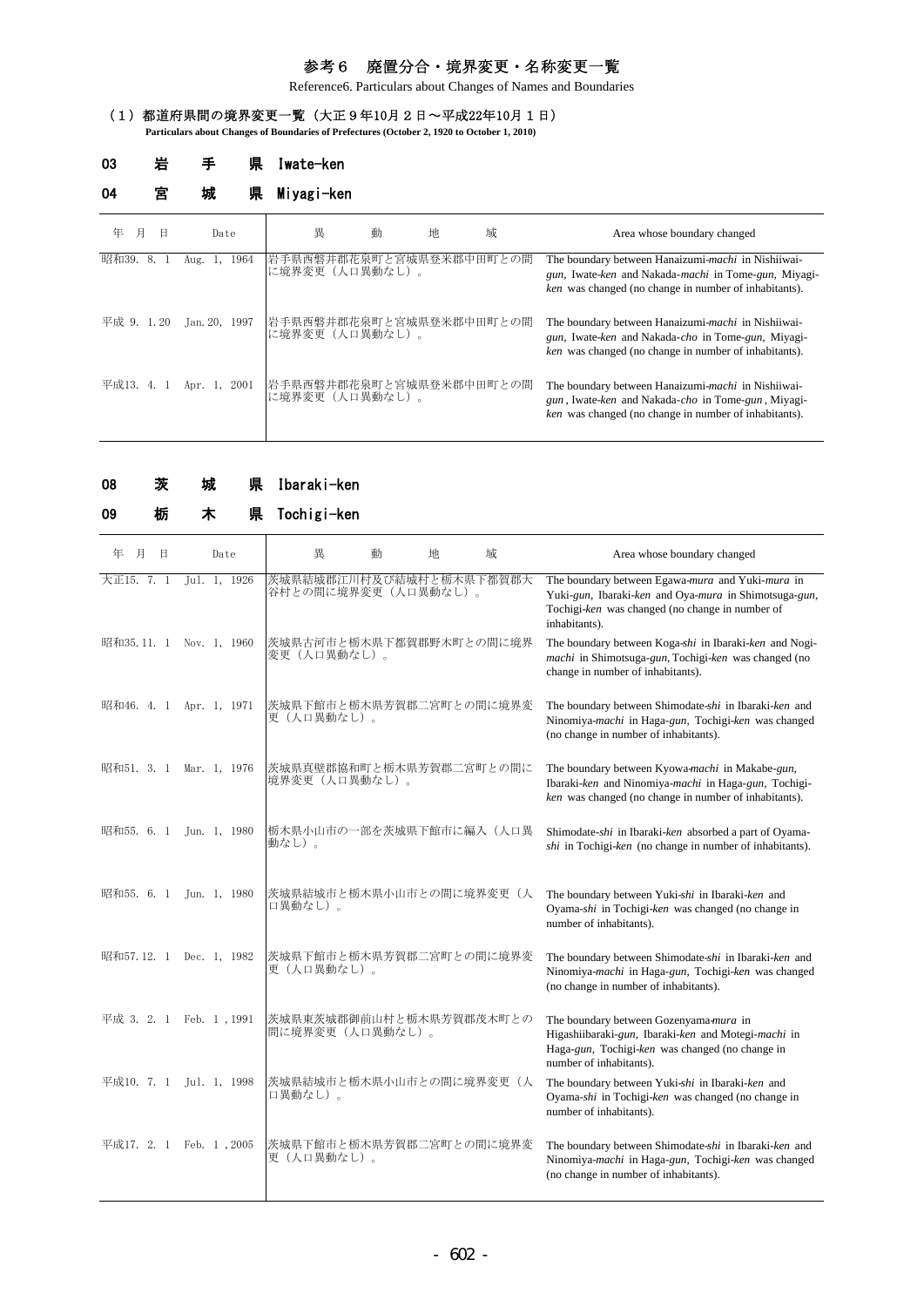# 08 茨 城 県 Ibaraki-ken

|     | 埼 | 県<br>Ŧ                  | Saitama-ken |   |   |   |                                                                                                                                                           |
|-----|---|-------------------------|-------------|---|---|---|-----------------------------------------------------------------------------------------------------------------------------------------------------------|
| 年 月 | Η | Date                    | 異           | 動 | 地 | 域 | Area whose boundary changed                                                                                                                               |
|     |   | 昭和 5. 7. 1 Jul. 1, 1930 | 郡川辺村に編入。    |   |   |   | 茨城県猿島郡新郷村の一部(144人)を埼玉県北埼玉 Kawabe-mura in Kitasaitama-gun, Saitama-ken absorbed<br>a part of Shingo-mura in Sashima-gun, Ibaraki-ken (144<br>inhabitants). |

### 県 Ibaraki-ken 08 茨 城

| 12         |   |      | 県            | Chiba-ken                              |   |               |                         |                                                                                                                                                        |
|------------|---|------|--------------|----------------------------------------|---|---------------|-------------------------|--------------------------------------------------------------------------------------------------------------------------------------------------------|
| 年<br>月     | Η | Date |              | 異                                      | 動 | 地             | 域                       | Area whose boundary changed                                                                                                                            |
| 昭和31. 1.   |   |      | Jan. 1, 1956 | 茨城県稲敷郡河内村の一部<br>栄町に編入。                 |   | $(93\lambda)$ | を千葉県印旛郡                 | Sakae-machi in Imba-gun, Chiba-ken absorbed a part of<br>Kawachi-mura in Inashiki-gun, Ibaraki-ken (93<br>inhabitants).                                |
| 昭和41. 1. 1 |   |      | Jan. 1, 1966 | 茨城県稲敷郡河内村の一部を千葉県香取郡神崎町に<br>編入(人口異動なし)。 |   |               |                         | Kozaki-machi in Katori-gun, Chiba-ken absorbed a part<br>of Kawachi- <i>mura</i> in Inashiki-gun, Ibaraki-ken (no change<br>in number of inhabitants). |
| 昭和41. 1. 1 |   |      | Jan. 1, 1966 | 茨城県稲敷郡東村の一部(57人)を千葉県香取郡神<br>崎町に編入。     |   |               |                         | Kozaki-machi in Katori-gun, Chiba-ken absorbed a part<br>of Azuma-mura in Inashiki-gun, Ibaraki-ken (57<br>inhabitants).                               |
| 昭和41. 1. 1 |   |      | Jan. 1, 1966 | 編入(人口異動なし)。                            |   |               | 千葉県香取郡下総町の一部を茨城県稲敷郡河内村に | Kawachi-mura in Inashiki-gun, Ibaraki-ken absorbed a<br>part of Shimofusa-machi in Katori-gun, Chiba-ken (no<br>change in number of inhabitants).      |
| 昭和47. 4. 1 |   |      | Apr. 1, 1972 | 茨城県行方郡潮来町と千葉県佐原市との間に境界変<br>更(人口異動なし)。  |   |               |                         | The boundary between Itako-machi in Namegata-gun,<br>Ibaraki-ken and Sawara-shi in Chiba-ken was changed<br>(no change in number of inhabitants).      |
| 昭和47.10.1  |   |      | Oct. 1, 1972 | 茨城県稲敷郡東村と千葉県佐原市との間に境界変更<br>(人口異動なし)。   |   |               |                         | The boundary between Azuma-mura in Inashiki-gun,<br>Ibaraki-ken and Sawara-shi in Chiba-ken was changed<br>(no change in number of inhabitants).       |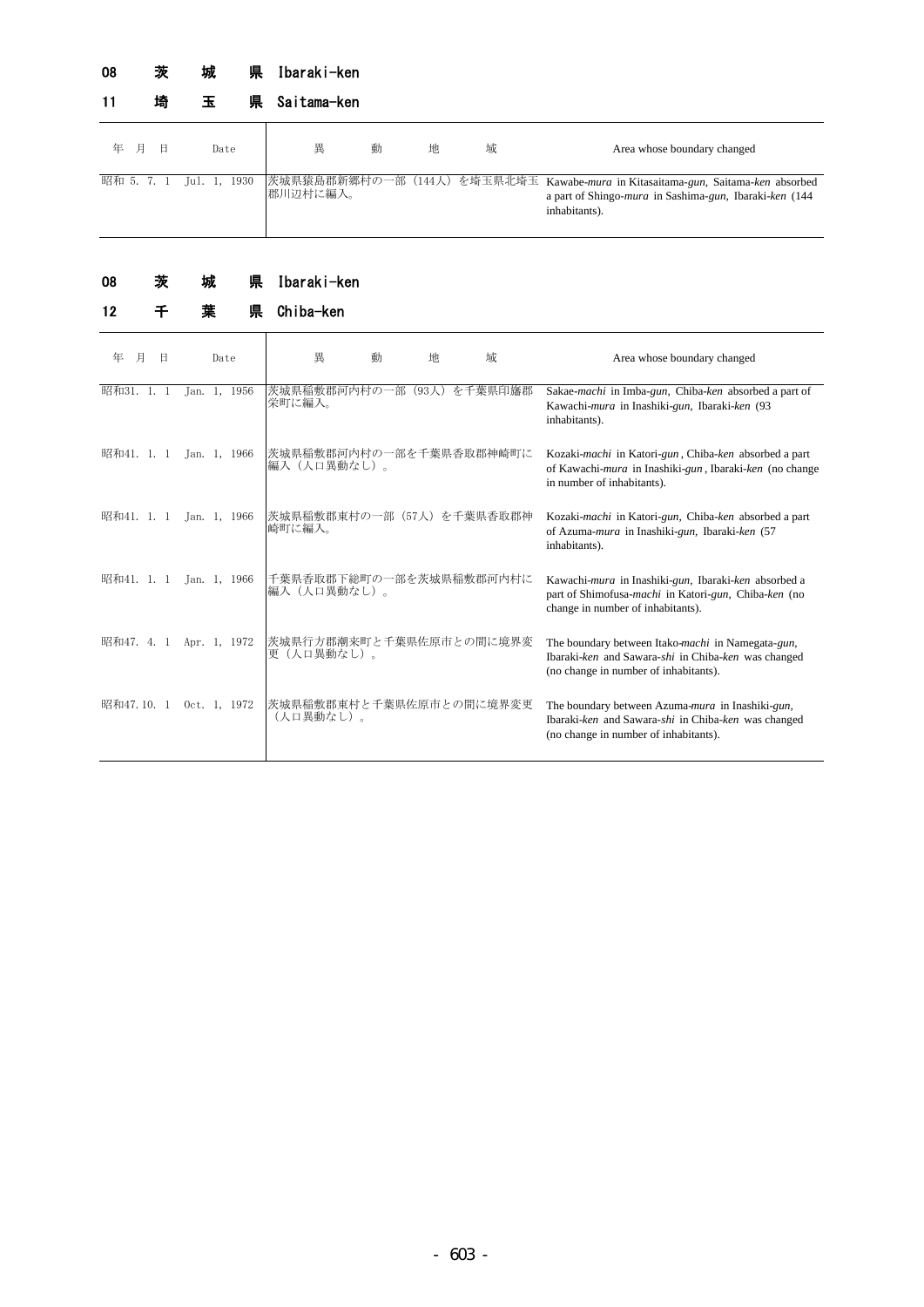### 県 Tochigi-ken 09 栃 木

10 群 馬 県

県 Gumma-ken

| 年<br>月     |      | Β | Date |              | 異                                           | 動                         | 地 | 域 | Area whose boundary changed                                                                                                                             |
|------------|------|---|------|--------------|---------------------------------------------|---------------------------|---|---|---------------------------------------------------------------------------------------------------------------------------------------------------------|
| 昭和34. 1. 1 |      |   |      | Jan. 1, 1959 | 栃木県足利郡菱村<br>に編入。                            | $(5, 724 \,\mathrm{\AA})$ |   |   | を廃し、群馬県桐生市 Kiryu-shi in Gumma-ken absorbed Hishi-mura in<br>Ashikaga-gun, Tochigi-ken (5,724 inhabitants).                                              |
| 昭和35. 7. 1 |      |   |      | Jul. 1, 1960 | 利市に編入。                                      |                           |   |   | 群馬県山田郡矢場川村の一部(3,131人)を栃木県足 Ashikaga-shi in Tochigi-ken absorbed a part of<br>Yabakawa-mura in Yamada-gun, Gumma-ken (3,131<br>inhabitants).             |
| 昭和43.4.1   |      |   |      | Apr. 1, 1968 | 栃木県足利市と群馬県太田市及び邑楽郡邑楽村との<br>間に境界変更 (人口異動なし)。 |                           |   |   | The boundary between Ashikaga-shi in Tochigi-ken and<br>Ota-shi and Ora-mura in Ora-gun, Gumma-ken was<br>changed (no change in number of inhabitants). |
| 昭和43.      | 4. 1 |   |      | Apr. 1, 1968 | 栃木県安蘇郡田沼町の一部(557人)を群馬県桐生市<br>に編入。           |                           |   |   | Kiryu-shi in Gumma-ken absorbed a part of Tanuma-<br>machi in Aso-gun, Tochigi-ken (557 inhabitants).                                                   |
| 昭和54. 1. 1 |      |   |      | Jan. 1, 1979 | 栃木県足利市と群馬県太田市との間に境界変更(人<br>口異動なし)。          |                           |   |   | The boundary between Ashikaga-shi in Tochigi-ken and<br>Ota-shi in Gumma-ken was changed (no change in<br>number of inhabitants).                       |
| 昭和55. 6. 1 |      |   |      | Jun. 1, 1980 | 栃木県佐野市と群馬県館林市との間に境界変更(人<br>口異動なし)。          |                           |   |   | The boundary between Sano-shi in Tochigi-ken and<br>Tatebayashi-shi in Gumma-ken was changed (no change<br>in number of inhabitants).                   |

### 県 Gumma-ken 県 Saitama-ken 10 群 馬 県 11 **協** 玉

| .<br>- m      | . .<br>лs       | vallama Noll                      |   |   |   |                                                                                                            |
|---------------|-----------------|-----------------------------------|---|---|---|------------------------------------------------------------------------------------------------------------|
| 月<br>年<br>日   | Date            | 異                                 | 動 | 地 | 域 | Area whose boundary changed                                                                                |
| 平成22.<br>3. 1 | 2010<br>Mar. 1, | 群馬県太田市の一部 (139人) を埼玉県深谷市に編<br>人。  |   |   |   | Fukaya-shi in Saitama-ken absorbed a part of Ota-shi in<br>Gumma-ken (139 inhabitants).                    |
| 平成22. 3. 1    | Mar. 1, 2010    | 埼玉県深谷市の一部を群馬県太田市に編入 (人口移<br>動なし)。 |   |   |   | Ota-shi in Gumma-ken absorbed a part of Fukaya-shi in<br>Saitama-ken (no change in number of inhabitants). |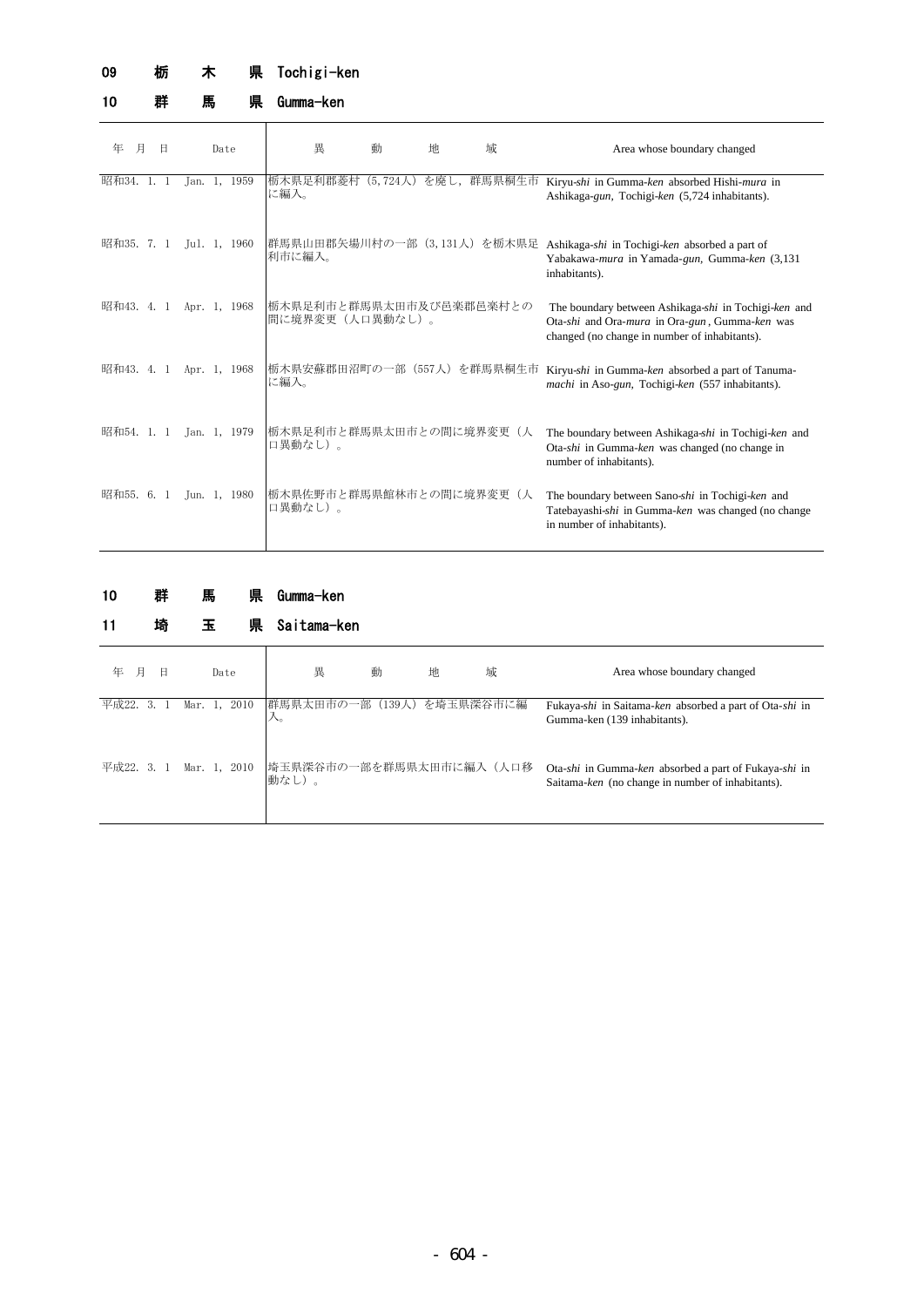### 県 Saitama-ken 11 埼 玉

13 東 京

都 Tokyo-to

## 年 月 日 Date | 異 動 地 域 Mea whose boundary changed 大正15.10. 1 Oct. 1, 1926 |埼玉県北足立郡横曾根村の一部 (412人) を東京府北 埼玉県北足立郡横曾根村の一部(412人)を東京府北 Iwabuchi*-machi* in Kitatoshima-*gun,* Tokyo*-fu* absorbed a<br>豊島郡岩淵町に編入。 part of Yokosone-*mura* in Kitaadachi-*gun,* Saitama-*ken* (412 inhabitants). 昭和25. 4. 1 Apr. 1, 1950 |埼玉県北足立郡戸田町の一部(289人)を東京都板橋 Itabashi*-ku* in Tokyo*-to* absorbed a part of Toda-*machi* in 区に編入。 Kitaadachi-*gun,* Saitama-*ken* (289 inhabitants). 昭和29. 5. 1 May. 1, 1954 埼玉県北足立郡戸田町の一部を東京都板橋区に編入 Itabashi-*ku* in Tokyo-*to* absorbed a part of Toda-*machi* in (人口異動なし)。 Kitaadachi-*gun,* Saitama-*ken* (no change in number of inhabitants). 昭和33.10.15 Oct.15,1958 |埼玉県入間郡元狭山村(2,130人)を廃し,東京都西 Mizuho*-machi* in Nishitama-*gun*, Tokyo*-to* absorbed 多摩郡瑞穂町に編入。 Motosayama-*mura* in Iruma-*gun,* Saitama-*ken* (2,130 inhabitants). 昭和36. 7. 1 Jul. 1, 1961 埼玉県北足立郡大和町と東京都練馬区との間に境界 。<br>変更(人口異動なし)。 The boundary between Yamato-*machi* in Kitaadachi-*gun,* Saitama-*ken* and Nerima-ku in Tokyo-*to* was changed (no change in number of inhabitants).

### 都 Tokyo-to 13 東 京

14 神 奈 川 県

| 年 月 日 |  | Date                                             | 異 | 動 | 地 | 域 |
|-------|--|--------------------------------------------------|---|---|---|---|
|       |  | 昭和43. 2. 1 Feb. 1,1968   東京都町田市の一部を神奈川県横浜市港北区に編入 |   |   |   |   |

Kanagawa-ken

|            | 昭和43. 2. 1 Feb. 1,1968 | 東京都町田市の一部を神奈川県横浜市港北区に編入<br>(人口異動なし)。 | Kohoku-ku in Yokohama-shi Kanagawa-ken absorbed a<br>part of Machida-shi in Tokyo-to (no change in number of<br>inhabitants). |
|------------|------------------------|--------------------------------------|-------------------------------------------------------------------------------------------------------------------------------|
| 昭和60. 2. 1 | Feb. 1, 1985           | 神奈川県大和市の一部(6人)を東京都町田市に編<br>入。        | Machida-shi in Tokyo-to absorbed a part of Yamato-shi<br>in Kanagawa-ken (6 inhabitants).                                     |
| 平成11.12. 1 | Dec. 1, 1999           | 神奈川県相模原市の一部を東京都町田市に編入(人<br>口異動なし)。   | Machida-shi in Tokyo-to absorbed a part of Sagamihara-<br>shi in Kanagawa-ken (no change in number of<br>inhabitants).        |
| 平成11.12. 1 | Dec. 1, 1999           | 東京都町田市の一部 (3人) を神奈川県相模原市に編<br>入。     | Sagamihara-shi in Kanagawa-ken absorbed a part of<br>Machida-shi in Tokyo-to (3 inhabitants).                                 |
| 平成11.12. 1 | Dec. 1, 1999           | 東京都町田市の一部を神奈川県大和市に編入(人口<br> 異動なし)。   | Yamato-shi in Kanagawa-ken absorbed a part of Machida-<br>$\delta h$ in Tokyo-to (no change in number of inhabitants).        |
| 平成16.12.1  | Dec. 1, 2004           | 神奈川県相模原市の一部 (42人) を東京都町田市に<br>編入。    | Machida-shi in Tokyo-to absorbed a part of Sagamihara-<br>shi in Kanagawa-ken (42 inhabitants).                               |
| 平成19.12. 1 | Dec. 1, 2007           | 神奈川県相模原市の一部 (10人) を東京都町田市に<br>編入。    | Machida-shi in Tokyo-to absorbed a part of Sagamihara-<br>shi in Kanagawa-ken (10 inhabitants).                               |
| 平成19.12. 1 | Dec. 1, 2007           | 東京都町田市の一部を神奈川県相模原市に編入(人<br>口移動なし)。   | Sagamihara-shi in Kanagawa-ken absorbed a part of<br>Machida-shi in Tokyo-to (no change in number of<br>inhabitants).         |

Area whose boundary changed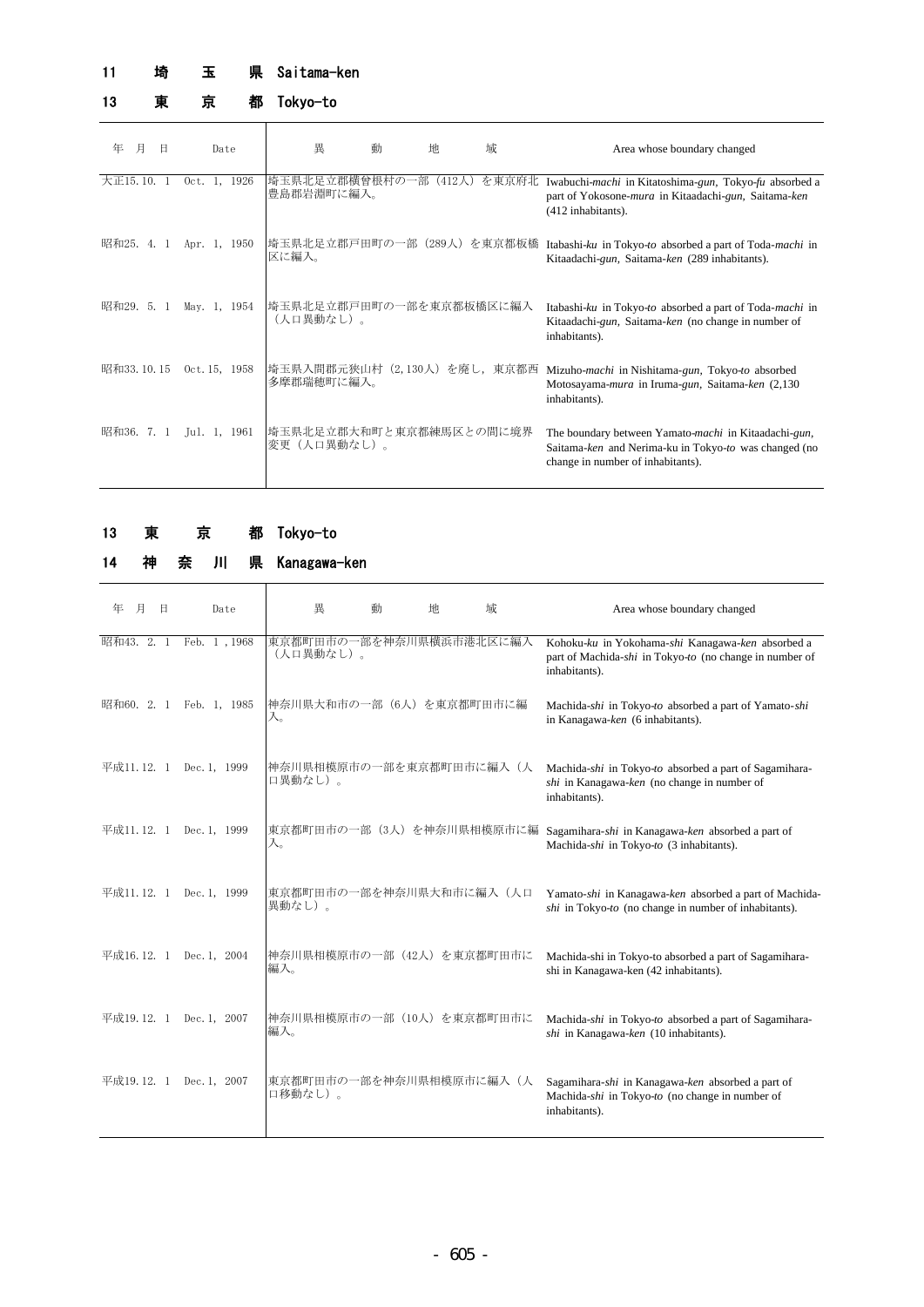### 県 Fukui-ken 18 福 井

| 21         | 岐 | 阜             | いんじょう 県の | Gifu—ken  |   |   |                                                                                                                                       |
|------------|---|---------------|----------|-----------|---|---|---------------------------------------------------------------------------------------------------------------------------------------|
| 年 月        | 日 | Date          |          | 異<br>動    | 地 | 域 | Area whose boundary changed                                                                                                           |
| 昭和33.10.15 |   | 0ct. 15, 1958 |          | 上郡白鳥町に編入。 |   |   | 福井県大野郡石徹白村(1,297人)を廃し, 岐阜県郡 Shirotori-cho in Gujo-gun, Gifu-ken absorbed Itoshiro-<br>mura in Ono-gun, Fukui-ken (1,297 inhabitants). |

### 県 Nagano-ken 20 長 野

| 21         |   | 岐 | 阜<br>県        | Gifu-ken                                                                                                                                                  |
|------------|---|---|---------------|-----------------------------------------------------------------------------------------------------------------------------------------------------------|
| 年          | 月 | 日 | Date          | 異<br>動<br>地<br>域<br>Area whose boundary changed                                                                                                           |
| 昭和33.10.15 |   |   | Oct. 15, 1958 | を廃し,岐阜県中<br>長野県西筑摩郡神坂村<br>(1, 432)<br>Nakatsugawa-shi in Gifu-ken absorbed Misaka-mura in<br>津川市に編入。<br>Nishichikuma-gun, Nagano-ken (1,432 inhabitants). |
| 平成17. 2.13 |   |   | Feb. 13, 2005 | 長野県木曽郡山口村 (2,040人) を廃し, 岐阜県中津 Nakatsugawa-shi in Gifu-ken absorbed Yamaguchi-mura<br>川市に編入。<br>in Kiso-gun, Nagano-ken (2,040 inhabitants).               |

#### 県 Gifu-ken 21 岐 阜

| 23         |   | 愛 | 知    | 県            | Aichi-ken |   |   |   |                                                                                                                                                             |
|------------|---|---|------|--------------|-----------|---|---|---|-------------------------------------------------------------------------------------------------------------------------------------------------------------|
| 年          | 月 | 日 | Date |              | 異         | 動 | 地 | 域 | Area whose boundary changed                                                                                                                                 |
| 昭和30. 4. 1 |   |   |      | Apr. 1, 1955 | 茂郡旭村に編入。  |   |   |   | 岐阜県恵那郡三濃村の一部 (1,805人) を愛知県東加 Asahi-mura in Higashikamo-gun Aichi-ken, absorbed a<br>part of Mino- <i>mura</i> in Ena-gun, Gifu-ken (1,805)<br>inhabitants). |

### 府 Kyoto-fu 26 京 都

| 27         |      |   | 阪            |      | 府    | 0saka-fu                            |   |   |   |                                                                                                                                  |
|------------|------|---|--------------|------|------|-------------------------------------|---|---|---|----------------------------------------------------------------------------------------------------------------------------------|
| 年          | 月    | 日 |              | Date |      | 異                                   | 動 | 地 | 域 | Area whose boundary changed                                                                                                      |
| 昭和33.      | 4. 1 |   | Apr. 1,      |      | 1958 | 京都府亀岡市の一部(386人)を大阪府豊能郡東能瀬 <br>村に編入。 |   |   |   | Higashinose- <i>mura</i> in Toyono-gun, Osaka-fu absorbed a<br>part of Kameoka-shi in Kyoto-fu (386 inhabitants).                |
| 昭和33. 4. 1 |      |   | Apr. 1, 1958 |      |      | 市に編入。                               |   |   |   | 京都府南桑田郡樫田村 (889人) を廃し, 大阪府高槻 Takatsuki-shi in Osaka-fu absorbed Kashida-mura in<br>Minamikuwada-gun, Kyoto-fu (889 inhabitants). |

### 府 Kyoto-fu 26 京 都

| 28 | 툣 | 庫 |  | 県 Hyogo-ken |  |
|----|---|---|--|-------------|--|
|----|---|---|--|-------------|--|

| 年 月 | Date                                            | 異           | 動 | 地 | 域 | Area whose boundary changed                                                                                                                        |
|-----|-------------------------------------------------|-------------|---|---|---|----------------------------------------------------------------------------------------------------------------------------------------------------|
|     | 昭和40. 4. 1 Apr. 1, 1965 京都府福知山市と兵庫県氷上郡市島町との間に境界 | 変更(人口異動なし)。 |   |   |   | The boundary between Fukuchiyama-shi in Kyoto-fu and<br>Ichijima-cho in Hikami-gun, Hyogo-ken was changed (no<br>change in number of inhabitants). |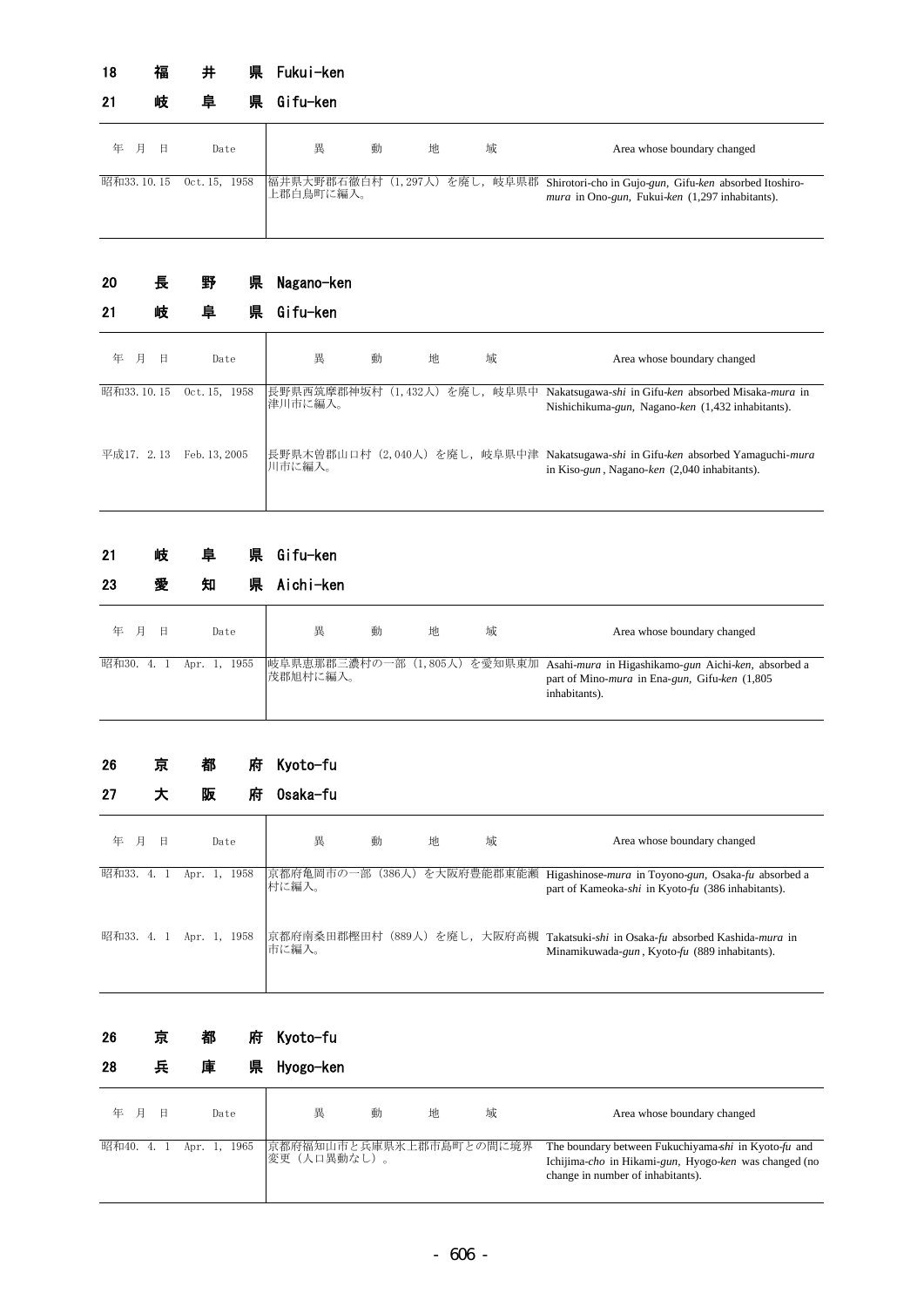### 府 0saka-fu 27 大 阪

### 県 Hyogo-ken 28 兵 庫 県

| 年        | 月 | Η  |            | Date | 異                                          | 動 | 地 | 域      | Area whose boundary changed                                                                                                                                     |
|----------|---|----|------------|------|--------------------------------------------|---|---|--------|-----------------------------------------------------------------------------------------------------------------------------------------------------------------|
| 昭和 5.10. |   |    | $0ct. 1$ , | 1930 | 大阪府豊能郡北豊島村と兵庫県川辺郡神津村との間<br>に境界変更 (人口異動なし)。 |   |   |        | The boundary between Kitatoshima-mura in Toyono-gun,<br>Osaka-fu and Kamitsu-mura in Kawabe-gun, Hyogo-ken<br>was changed (no change in number of inhabitants). |
| 28       |   | 兵  | 庫          | 県    | Hyogo-ken                                  |   |   |        |                                                                                                                                                                 |
| 33       |   | 岡  | Ш          | 県    | Okayama-ken                                |   |   |        |                                                                                                                                                                 |
| 年        | 月 | 日  |            | Date | 異                                          | 動 | 地 | 域      | Area whose boundary changed                                                                                                                                     |
| 昭和38.    |   | 9. | Sep. 1,    | 1963 | 岡山県和気郡日生町の一部 (1,640人)<br>市に編入。             |   |   | を兵庫県赤穂 | Ako-shi in Hyogo-ken absorbed a part of Hinase-cho in<br>Wake-gun, Okayama-ken (1,640 inhabitants).                                                             |

### 県 Shimane-ken 32 島 根

| 34        | 囚 | 島                 | 県 | Hiroshima-ken                           |   |   |                                                                                                                                                      |
|-----------|---|-------------------|---|-----------------------------------------|---|---|------------------------------------------------------------------------------------------------------------------------------------------------------|
| 年<br>月    | 日 | Date              |   | 異<br>動                                  | 地 | 域 | Area whose boundary changed                                                                                                                          |
| 昭和28.12.  |   | 1953<br>Dec. $1.$ |   | 島根県那賀郡波佐村の一部を広島県山県郡八幡村に<br> 編入(人口異動なし)。 |   |   | Yahata-son in Yamagata-gun, Hiroshirna-ken absorbed a<br>part of Haza- <i>mura</i> in Naka-gun, Shimane-ken (no change<br>in number of inhabitants). |
| 昭和28.12.1 |   | Dec. 1, 1953      |   | 広島県比婆郡八鉾村の一部(57人)を島根県仁多郡<br>八川村に編入。     |   |   | Yakawa-mura in Nita-gun, Shimane-ken absorbed a part<br>of Yahoko-son in Hiba-gun, Hiroshima-ken (57<br>inhabitants).                                |

| 岡<br>-33 | 県 0kayama-ken |
|----------|---------------|
|----------|---------------|

| 34        | 兦 | 島            | 県 Hiroshima-ken                    |   |   |   |                                                                                                                                            |
|-----------|---|--------------|------------------------------------|---|---|---|--------------------------------------------------------------------------------------------------------------------------------------------|
| 年 月       | 日 | Date         | 異                                  | 動 | 地 | 域 | Area whose boundary changed                                                                                                                |
| 昭和41.11.1 |   | Nov. 1, 1966 | 岡山県笠岡市と広島県福山市との間に境界変更(人<br>口異動なし)。 |   |   |   | The boundary between Kasaoka-shi in Okayama-ken and<br>Fukuyama-shi in Hiroshirna-ken was changed (no change<br>in number of inhabitants). |

| 43 | 熊 | 本 | 県 Kumamoto-ken |
|----|---|---|----------------|
|    |   |   |                |

| 45 | 宮          | 崎<br>県        | Miyazaki-ken                               |   |   |   |                                                                                                                                                                          |
|----|------------|---------------|--------------------------------------------|---|---|---|--------------------------------------------------------------------------------------------------------------------------------------------------------------------------|
| 年  | 日<br>月     | Date          | 異                                          | 動 | 地 | 域 | Area whose boundary changed                                                                                                                                              |
|    | 平成22. 9.30 | Sep. 30, 2010 | 熊本県球磨郡水上村と宮崎県東臼杵郡椎葉村との間<br>に境界変更 (人口異動なし)。 |   |   |   | The boundary between Mizukami-mura in Kuma-gun,<br>Kumamoto-ken and Shiiba-son in Higashiusuki-gun,<br>Miyazaki-ken was changed (no change in number of<br>inhabitants). |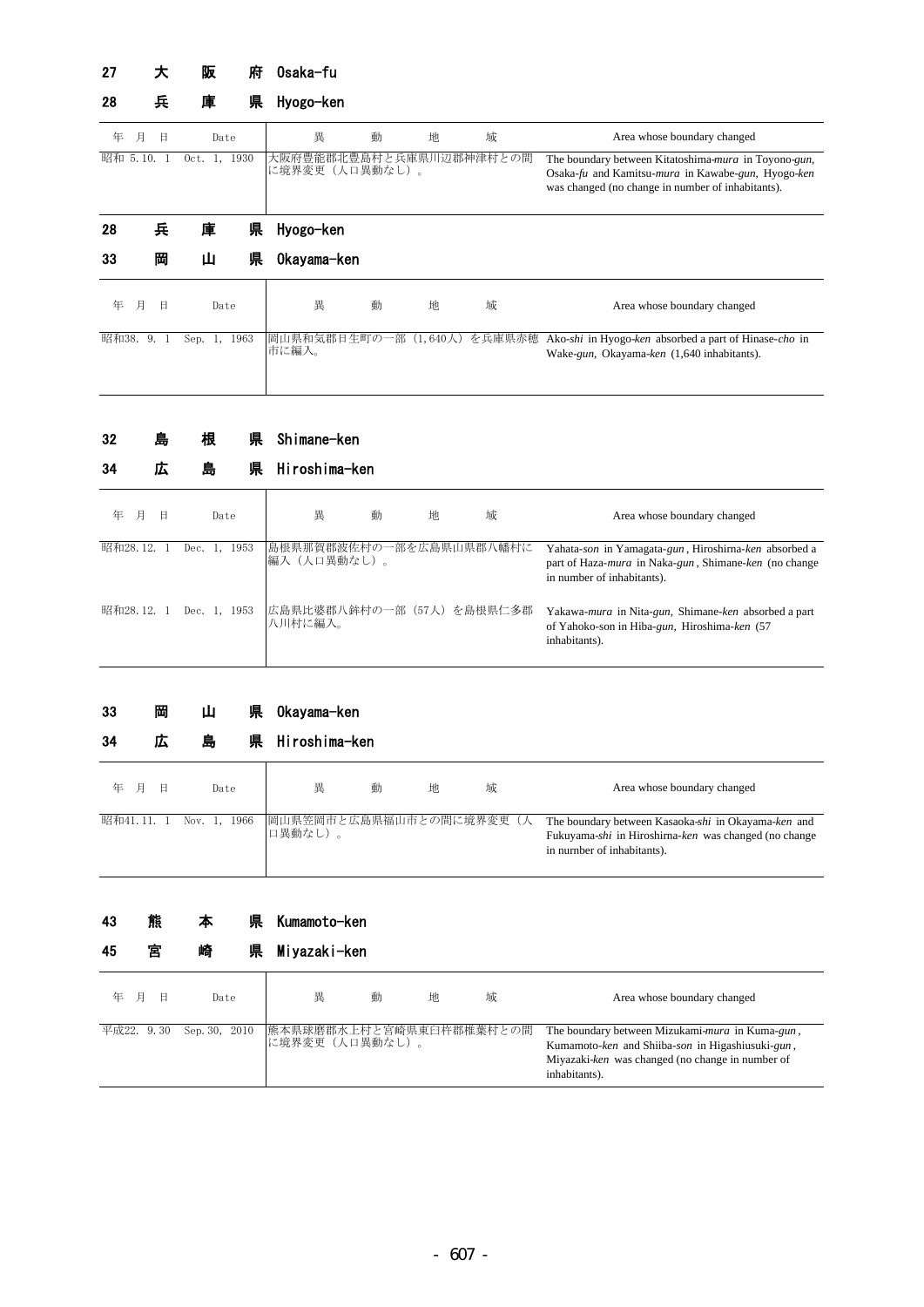### 県 Miyazaki-ken 45 宮 崎

# 46 鹿 児 島 県 Kagoshima-ken

| 月<br>年     | Β    | Date          | 異                                                | 動 | 地 | 域 | Area whose boundary changed                                                                                                                           |
|------------|------|---------------|--------------------------------------------------|---|---|---|-------------------------------------------------------------------------------------------------------------------------------------------------------|
| 昭和60.      | . 29 | Jan.          | 29, 1985  宮崎県都城市と鹿児島県曽於郡末吉町との間に境界<br>変更(人口異動なし)。 |   |   |   | The boundary between Miyakonojo-shi in Miyazaki-ken<br>and Sueyoshi-cho in So-gun, Kagoshima-ken was<br>changed (no change in number of inhabitants). |
| 平成12. 5.15 |      | May. 15, 2000 | 宮崎県えびの市と鹿児島県姶良郡吉松町との間に境<br>界変更(人口異動なし)。          |   |   |   | The boundary between Ebino-shi in Miyazaki-ken and<br>Yoshimatsu-cho in Aira-gun, Kagoshima-ken was changed<br>(no change in number of inhabitants).  |
| 平成19. 3.26 |      | Mar. 26, 2007 | 宮崎県都城市と鹿児島県曽於市との間に境界変更<br>(人口異動なし)。              |   |   |   | The boundary between Miyakonojo-shi in Miyazaki-ken<br>and So-shi in Kagoshima-ken was changed (no change in<br>number of inhabitants).               |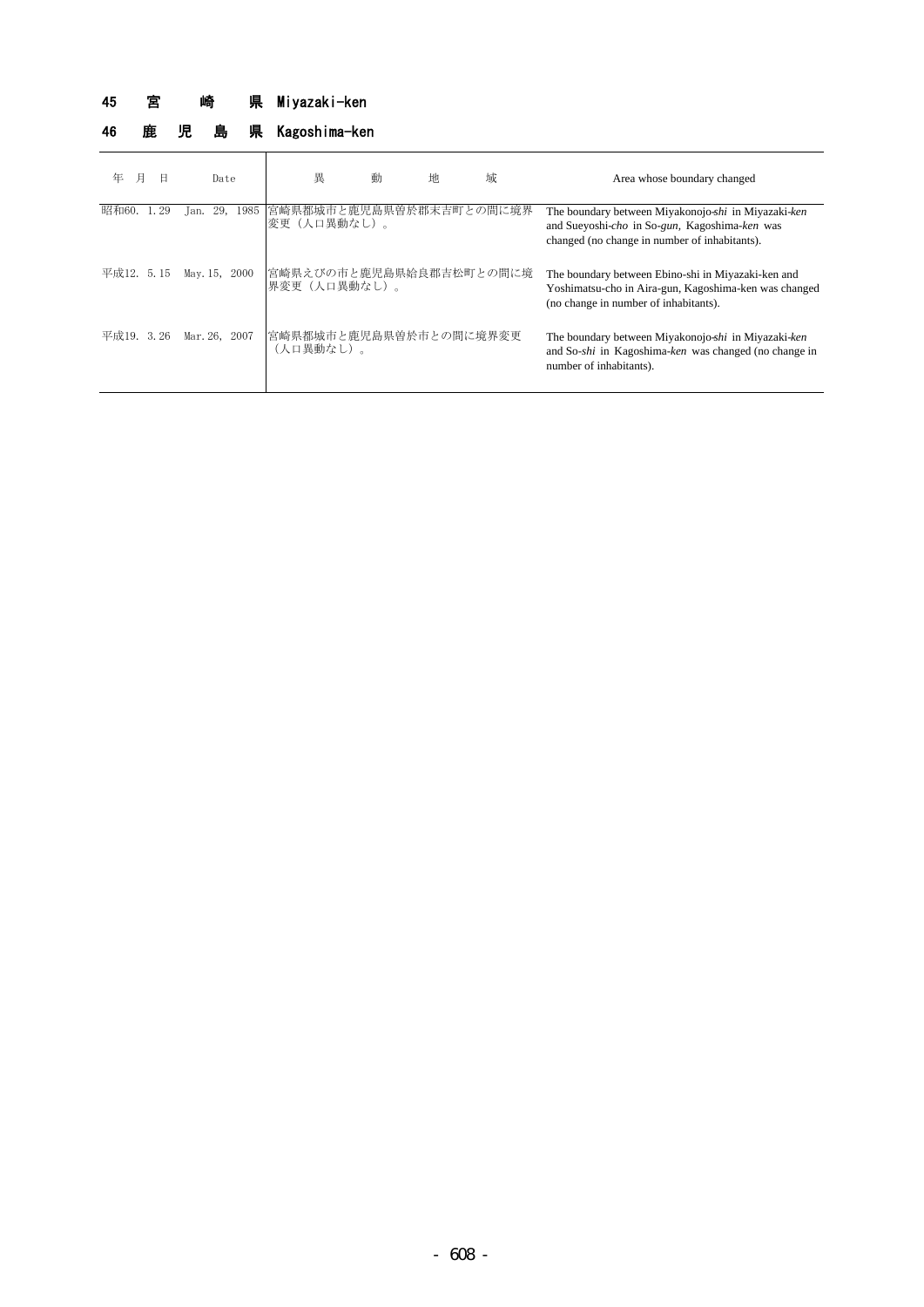## (2)市区町村の境界変更一覧(平成17年10月2日~平成22年10月1日)

**Particulars about Changes of Boundaries of Prefectures (October 2, 2005 to October 1, 2010)**

| 年 月<br>日 | Date | 異  | 動 | 地 | 域 | Area whose boundary changed |
|----------|------|----|---|---|---|-----------------------------|
|          |      | なし |   |   |   | None                        |

### 道 Hokkaido 01 北 海

#### 県 Aomori-ken 02 青 森

| 年<br>月<br>Θ | Date               | 異                                | 動 | 地 | 域 | Area whose boundary changed                                                                                                     |
|-------------|--------------------|----------------------------------|---|---|---|---------------------------------------------------------------------------------------------------------------------------------|
| 平成17.12.    | 2005<br>Dec. $1$ . | 青森市と五所川原市との間に境界変更(人口異動な<br>し)。   |   |   |   | The boundary between Aomori-shi and Goshogawara-shi<br>was changed (no change in number of inhabitants).                        |
| 平成18. 7. 1  | Jul. 1, 2006       | 青森市と南津軽郡藤崎町との間に境界変更(人口異<br>動なし)。 |   |   |   | The boundary between Aomori-shi and Fujisaki-machi in<br>Minamitsugaru-gun was changed (no change in number of<br>inhabitants). |
| 平成19. 9.    | Sep. $1$ .<br>2007 | 青森市の一部(122人)を南津軽郡藤崎町に編入。         |   |   |   | Fujisaki- <i>machi</i> in Minamitsugaru-gun absorbed a part of<br>Aomori-shi (122 inhabitants).                                 |

### 県 Iwate-ken 年 月 日 Date | 異 動 地 域 Maca whose boundary changed 平成21. 7. 1 Jul. 1, 2009 | 北上市と奥州市との間に境界変更 (人口異動な し)。 The boundary between Kitakami-*shi* and Oshu-*shi* was changed (no change in number of inhabitants). 03 岩 手

#### 県 Miyagi-ken 04 宮 城

| 年<br>月<br>B | Date            | 異                                  | 動<br>地 | 域      | Area whose boundary changed                                                                                                                      |
|-------------|-----------------|------------------------------------|--------|--------|--------------------------------------------------------------------------------------------------------------------------------------------------|
| 平成18.10.    | 2006<br>0ct.    | 登米市と栗原市との間に境界変更<br>し)。             |        | (人口異動な | The boundary between Tome-shi and Kurihara-shi was<br>changed (no change in number of inhabitants).                                              |
| 平成19. 1.15  | Jan. 15, 2007   | 大崎市と遠田郡涌谷町との間に境界変更(人口異動<br>なし)。    |        |        | The boundary between Osaki-shi and Wakuya-cho in<br>Toda-gun was changed (no change in number of<br>inhabitants).                                |
| 平成19. 7.    | 2007<br>Jul. 1, | 遠田郡涌谷町と遠田郡美里町との間に境界変更(人<br>口異動なし)。 |        |        | The boundary between Wakuya-cho in Toda-gun and<br>Misato- <i>machi</i> in Toda- <i>gun</i> was changed (no change in<br>number of inhabitants). |
| 平成21.       | 2009<br>Apr. 1. | 多賀城市の一部 (28人) を仙台市泉区に編入。           |        |        | Izumi-ku in Sendai-shi absorbed a part of Tagajo-shi (28)<br>inhabitants).                                                                       |
| 平成21.<br>4. | 2009<br>Apr. 1, | 仙台市泉区と黒川郡富谷町との間に境界変更(人口<br>異動なし)。  |        |        | The boundary between Izumi-ku in Sendai-shi and<br>Tomiya-machi in Kurokawa-gun was changed (no change<br>in number of inhabitants).             |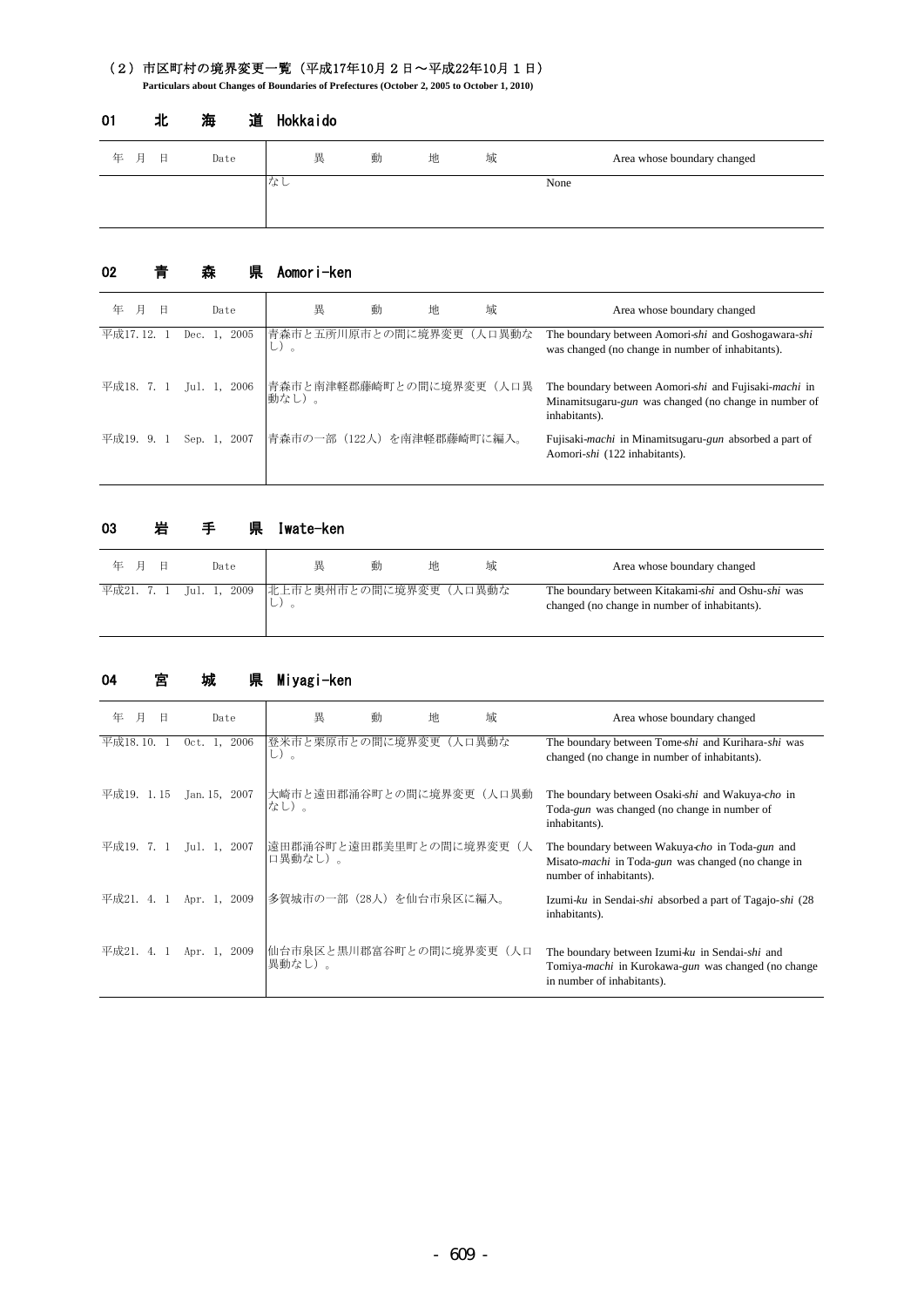## 05 秋 田 県 Akita-ken

| 年<br>月     | Η    | Date          | 異                                | 動<br>地 | 域     | Area whose boundary changed                                                                                                                     |
|------------|------|---------------|----------------------------------|--------|-------|-------------------------------------------------------------------------------------------------------------------------------------------------|
| 平成17.11.29 |      | Nov. 29, 2005 | 山本郡山本町と山本郡八竜町との間に境界変更<br>口異動なし)。 |        |       | The boundary between Yamamoto-machi in Yamamoto-<br>gun and Hachiryu-machi in Yamamoto-gun was changed<br>(no change in number of inhabitants). |
| 平成18. 9.   |      | Sep. 1, 2006  | 横手市と大仙市との間に境界変更(人口異動な<br>し)。     |        |       | The boundary between Yokote-shi and Daisen-shi was<br>changed (no change in number of inhabitants).                                             |
| 平成19.10.24 |      | Oct. 24, 2007 | 大仙市と仙北郡美郷町との間に境界変更(人口異動<br>なし)。  |        |       | The boundary between Daisen-shi and Misato-cho in<br>Senboku-gun was changed (no change in number of<br>inhabitants).                           |
| 平成20.      | 3. 5 | Mar. 5, 2008  | 能代市と山本郡三種町との間に境界変更(人口異動<br>なし)。  |        |       | The boundary between Noshiro-shi and Mitane-machi in<br>Yamamoto-gun was changed (no change in number of<br>inhabitants).                       |
| 平成22.      | 1.20 | Jan. 20, 2010 | 大仙市と仙北郡美郷町との間に境界変更<br>なし)。       |        | (人口異動 | The boundary between Daisen-shi and Misato-cho in<br>Senboku-gun was changed (no change in number of<br>inhabitants).                           |
| 平成22.      | 2.17 | Feb. 17, 2010 | 大仙市の一部を仙北郡美郷町に編入(人口異動な<br>し)。    |        |       | Misato-cho in Senboku-gun absorbed a part of Daisen-shi<br>(no change in number of inhabitants).                                                |

## 06 山 形 県 Yamagata-ken

| - 6<br>年 月 | Date                                             | 畢   | 動 | 地 | 域 | Area whose boundary changed                                                                                   |
|------------|--------------------------------------------------|-----|---|---|---|---------------------------------------------------------------------------------------------------------------|
|            | 平成19. 1.25 Jan.25, 2007  米沢市の一部を東置賜郡高畠町に編入(人口異動な | レノー |   |   |   | Takahata-machi in Higashiokitama-gun absorbed a part of<br>Yonezawa-shi (no change in number of inhabitants). |

#### 県 Fukushima-ken 07 福 島

| 年<br>日<br>一月 | Date | 異  | 動 | 地 | 域 | Area whose boundary changed |
|--------------|------|----|---|---|---|-----------------------------|
|              |      | ほし |   |   |   | None                        |

## 08 茨 城 県 Ibaraki-ken

| 月<br>年<br>日 | Date             | 異                                | 動 | 地 | 域 | Area whose boundary changed                                                                                                     |
|-------------|------------------|----------------------------------|---|---|---|---------------------------------------------------------------------------------------------------------------------------------|
| 平成18.12.20  | Dec. 20.<br>2006 | 稲敷市の一部を龍ケ崎市に編入(人口異動なし)。          |   |   |   | Ryugasaki-shi absorbed a part of Inashiki-shi (no change<br>in number of inhabitants).                                          |
| 平成18.12.20  | Dec. 20. 2006    | 牛久市の一部を龍ケ崎市に編入(人口異動なし)。          |   |   |   | Ryugasaki-shi absorbed a part of Ushiku-shi (no change in<br>number of inhabitants).                                            |
| 平成19.12. 1  | Dec. 1, 2007     | 水戸市と東茨城郡城里町との間に境界変更(人口異<br>動なし)。 |   |   |   | The boundary between Mito-shi and Shirosato-machi in<br>Higashiibaraki-gun was changed (no change in number of<br>inhabitants). |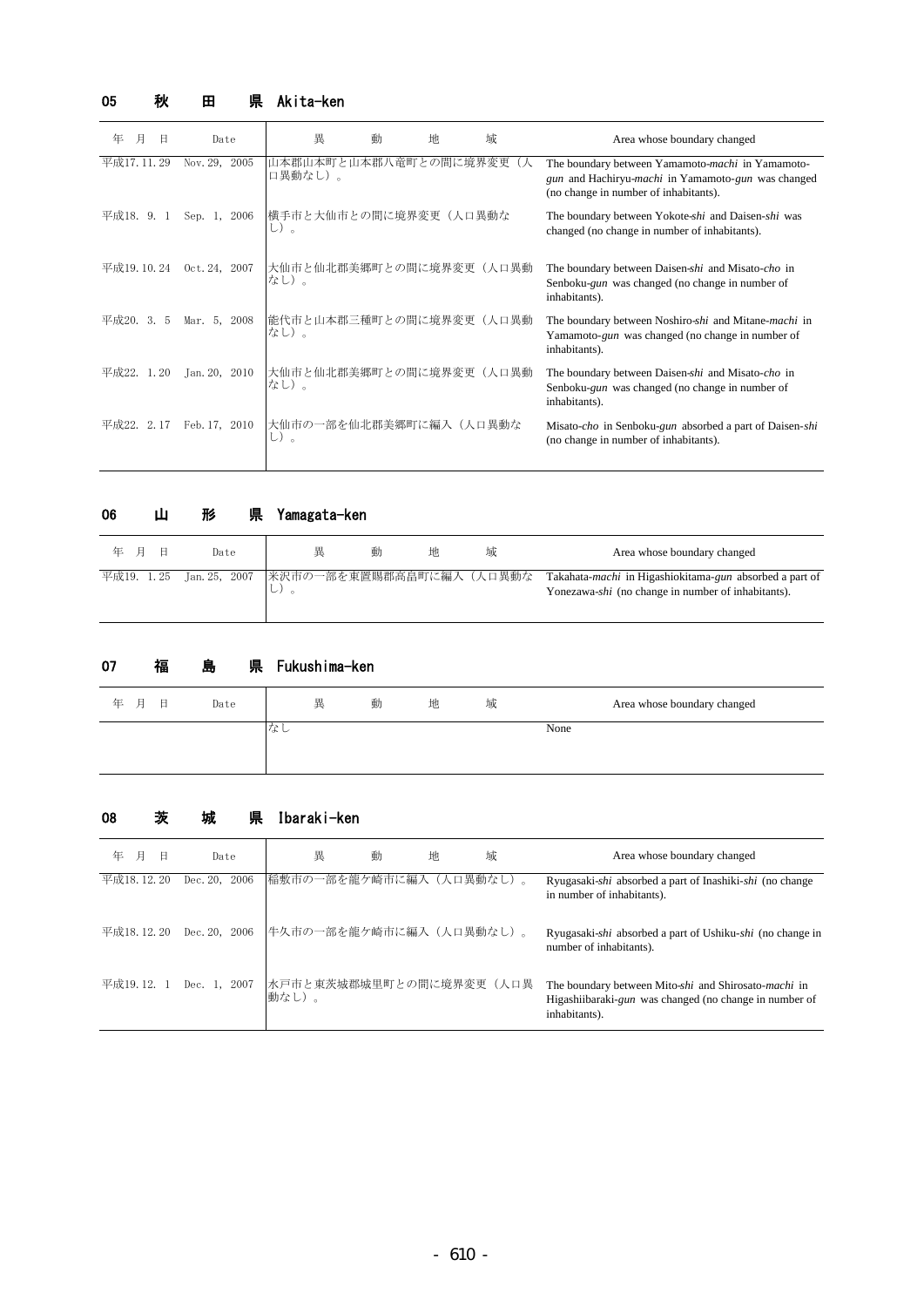## 09 栃 木 県 Tochigi-ken

| 年<br>月<br>B | Date            | 異                                   | 動<br>地 | 城          | Area whose boundary changed                                                                                                                     |
|-------------|-----------------|-------------------------------------|--------|------------|-------------------------------------------------------------------------------------------------------------------------------------------------|
| 平成18. 2.    | 2006<br>Feb. 1, | 河内郡上河内町と河内郡河内町との間に境界変更<br>(人口異動なし)。 |        |            | The boundary between Kamikawachi-machi in Kawachi-<br>gun and Kawachi-machi in Kawachi-gun was changed<br>(no change in number of inhabitants). |
| 平成18.8.1    | Aug. 1, 2006    | 大田原市と那須郡那珂川町との間に境界変更(人口<br>異動なし)。   |        |            | The boundary between Ohtawara-shi and Nakagawa-<br><i>machi</i> in Nasu- <i>gun</i> was changed (no change in number of<br>inhabitants).        |
| 平成19. 2. 1  | Feb. 1, 2007    | 芳賀郡益子町と芳賀郡市貝町との間に境界変更<br>口異動なし)。    |        | $(\lambda$ | The boundary between Mashiko-machi in Haga-gun and<br>Ichikai-machi in Haga-gun was changed (no change in<br>number of inhabitants).            |
| 平成21.8.1    | Aug. 1, 2009    | 大田原市とさくら市との間に境界変更(人口異動な<br>し)。      |        |            | The boundary between Ohtawara-shi and Sakura-shi was<br>changed (no change in number of inhabitants).                                           |
| 平成21.11.1   | Nov. 1, 2009    | 鹿沼市と下都賀郡壬生町との間に境界変更  <br>動なし)。      |        | (人口里       | The boundary between Kanuma-shi and Mibu-machi in<br>Shimotsuga-gun was changed (no change in number of<br>inhabitants).                        |
| 平成22. 2. 1  | Feb. 1, 2010    | 芳賀郡芳賀町と塩谷郡高根沢町との間に境界変更<br>(人口異動なし)。 |        |            | The boundary between Haga-machi in Haga-gun and<br>Takanezawa- <i>machi</i> in Shioya-gun was changed (no<br>change in number of inhabitants).  |

#### 県 Gumma-ken 10 群 馬 県

| 年<br>月<br>日 | Date                                            | 異                                 | 動 | 地 | 域 | Area whose boundary changed                                                                                            |
|-------------|-------------------------------------------------|-----------------------------------|---|---|---|------------------------------------------------------------------------------------------------------------------------|
| 平成18.12.    | Dec. 1, 2006                                    | 沼田市と利根郡みなかみ町との間に境界変更(人口<br>異動なし)。 |   |   |   | The boundary between Numata-shi and Minakami-machi<br>in Tone-gun was changed (no change in number of<br>inhabitants). |
|             | 平成22. 3. 1 Mar. 1, 2010 埼玉県深谷市の一部を太田市に編入 (人口異動な |                                   |   |   |   | Ota-shi absorbed a part of Fukaya-shi in Saitama-ken (no<br>change in number of inhabitants).                          |

#### 県 Saitama-ken 11 埼 玉

| 年          |    | Β |         | Date         | 異                                    | 動 | 地 | 域    | Area whose boundary changed                                                                                                                              |
|------------|----|---|---------|--------------|--------------------------------------|---|---|------|----------------------------------------------------------------------------------------------------------------------------------------------------------|
| 平成22.      | 3. |   | Mar. 1. | 2010         | 鴻巣市と北埼玉郡騎西町との間に境界変更<br>動なし)。         |   |   | (人口異 | The boundary between Konosu-shi and Kisai-machi in<br>Kitasaitama-gun was changed (no change in number of<br>inhabitants).                               |
| 平成22. 3. 1 |    |   |         | Mar. 1, 2010 | 群馬県太田市の一部(139人)を深谷市に編入。              |   |   |      | Fukaya-shi absorbed a part of Ota-shi in Gumma-ken<br>(139 inhabitants).                                                                                 |
| 平成22. 3. 1 |    |   |         | Mar. 1, 2010 | 比企郡滑川町と比企郡嵐山町との間に境界変更(人<br>口異動なし)。   |   |   |      | The boundary between Namegawa-machi in Hiki-gun and<br>Ranzan- <i>machi</i> in Hiki-gun was changed (no change in<br>number of inhabitants).             |
| 平成22. 3. 1 |    |   |         | Mar. 1, 2010 | 北埼玉郡騎西町と南埼玉郡菖蒲町との間に境界変更<br>(人口異動なし)。 |   |   |      | The boundary between Kisai-machi in Kitasaitama-gun<br>and Shobu- <i>machi</i> in Minamisaitama-gun was changed<br>(no change in number of inhabitants). |

### 12 千 葉 県 Chiba-ken

| 年日 |  | Date | 畢                                                       | 動 | 地 | 域 | Area whose boundary changed                                                                               |
|----|--|------|---------------------------------------------------------|---|---|---|-----------------------------------------------------------------------------------------------------------|
|    |  |      | 平成18.12. 1 Dec. 1, 2006 下葉市若葉区の一部を四街道市に編入(人口異動な<br>レノ 。 |   |   |   | Yotsukaido-shi absorbed a part of Wakaba-ku in Chiba-<br><i>shi</i> (no change in number of inhabitants). |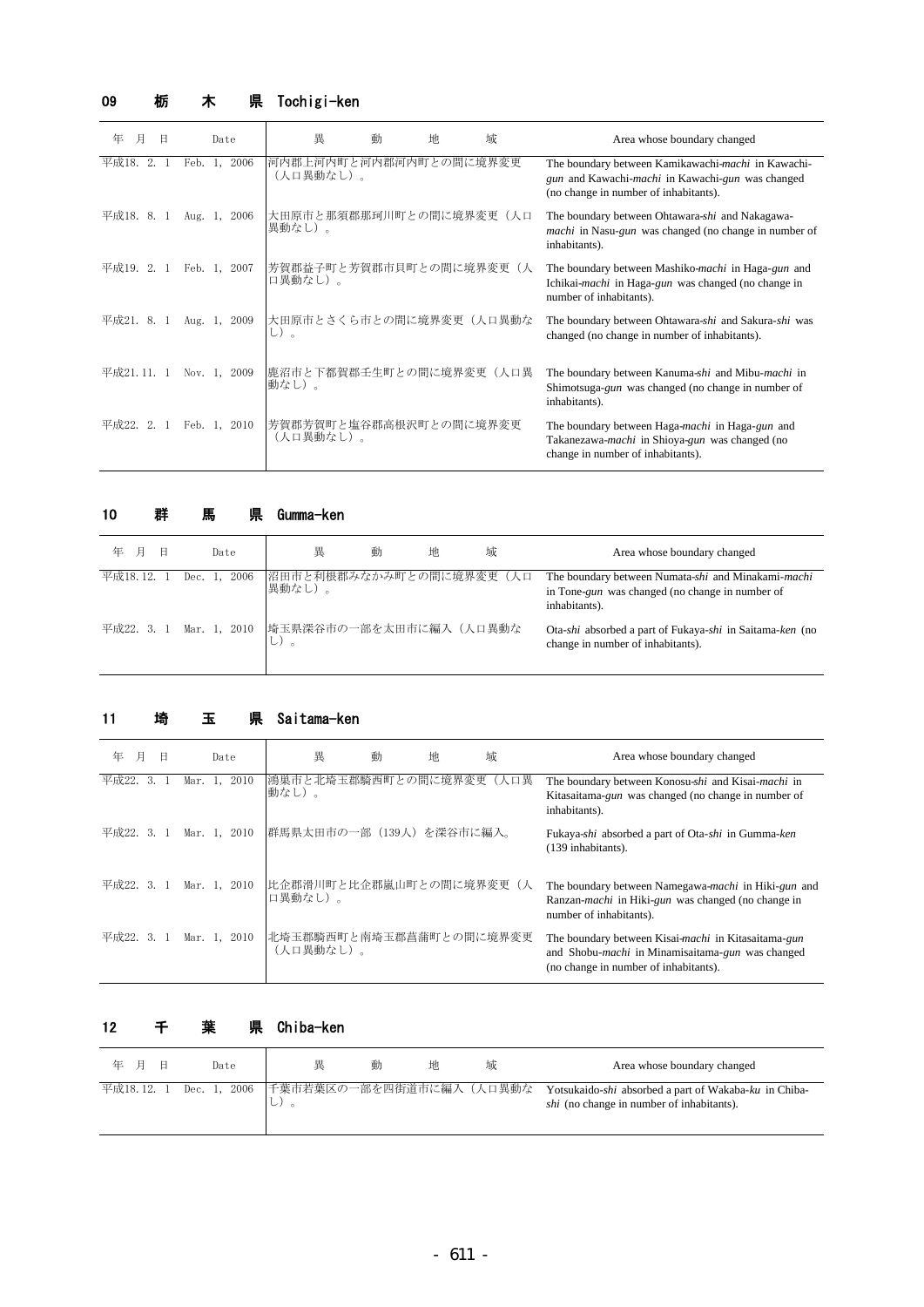# 13 東 京 都 Tokyo-to

| Η<br>年 月 | Date | 異 | 動 | 地 | 域                                                  | Area whose boundary changed                                                      |
|----------|------|---|---|---|----------------------------------------------------|----------------------------------------------------------------------------------|
|          |      |   |   |   | 平成19.12. 1 Dec. 1, 2007 神奈川県相模原市の一部 (10人) を町田市に編入。 | Machida-shi absorbed a part of Sagamihara-shi,<br>Kanagawa-ken (10 inhabitants). |

## 14 神 奈 川 県 Kanagawa-ken

| 年 月 |  | Date | 畢    | 動 | 地 | 域 | Area whose boundary changed                                                                                                                         |
|-----|--|------|------|---|---|---|-----------------------------------------------------------------------------------------------------------------------------------------------------|
|     |  |      | レノ 。 |   |   |   | 平成19.12. 1 Dec. 1, 2007 東京都町田市の一部を相模原市に編入(人口異動な Sagamihara-shi absorbed a part of Machida-shi in Tokyo-<br>to (no change in number of inhabitants). |

# 15 新 潟 県 Niigata-ken

| 年             | Date          | 異                                | 動 | 地 | 域   | Area whose boundary changed                                                                                                              |
|---------------|---------------|----------------------------------|---|---|-----|------------------------------------------------------------------------------------------------------------------------------------------|
| 平成17.10.29    | Oct. 29, 2005 | 三島郡和島村と三島郡寺泊町との間に境界変更<br>口異動なし)。 |   |   | ( Д | The boundary between Washima-mura in Santo-gun and<br>Teradomari-machi in Santo-gun was changed (no change<br>in number of inhabitants). |
| 平成19. 3.28    | Mar. 28, 2007 | 長岡市と見附市との間に境界変更(人口異動な<br>し)。     |   |   |     | The boundary between Nagaoka-shi and Mitsuke-shi was<br>changed (no change in number of inhabitants).                                    |
| 平成19. 3.28    | Mar. 28, 2007 | 三条市と見附市との間に境界変更(人口異動な<br>し)。     |   |   |     | The boundary between Sanjo-shi and Mitsuke-shi was<br>changed (no change in number of inhabitants).                                      |
| 1.30<br>平成20. | Jan. 30, 2008 | 新潟市西蒲区と燕市との間に境界変更(人口異動な<br>し)。   |   |   |     | The boundary between Nishikan-ku in Niigata-shi and<br>Tsubame-shi was changed (no change in number of<br>inhabitants).                  |
| 平成21. 3.14    | Mar. 14, 2009 | 妙高市と上越市との間に境界変更(人口異動な<br>し)。     |   |   |     | The boundary between Myoko-shi and Joetsu-shi was<br>changed (no change in number of inhabitants).                                       |
| 3.13<br>平成22. | Mar. 13, 2010 | 新発田市と胎内市との間に境界変更(人口異動な<br>し)。    |   |   |     | The boundary between Shibata-shi and Tainai-shi was<br>changed (no change in number of inhabitants).                                     |
| 平成22.<br>6.16 | Jun. 16, 2010 | 村上市と胎内市との間に境界変更(人口異動な<br>し)。     |   |   |     | The boundary between Murakami-shi and Tainai-shi was<br>changed (no change in number of inhabitants).                                    |

## 16 富 山 県 Toyama-ken

| 年 月 | Date | 里                                                            | 動 | 地 | 域 | Area whose boundary changed                                                                                                                                               |
|-----|------|--------------------------------------------------------------|---|---|---|---------------------------------------------------------------------------------------------------------------------------------------------------------------------------|
|     |      | 平成20. 6. 1 Jun. 1, 2008 下新川郡入善町と下新川郡朝日町との間に境界変更<br>(人口異動なし)。 |   |   |   | The boundary between Nyuzen-machi in Shimoniikawa-<br><i>gun</i> and Asahi- <i>machi</i> in Shimoniikawa- <i>gun</i> was changed<br>(no change in number of inhabitants). |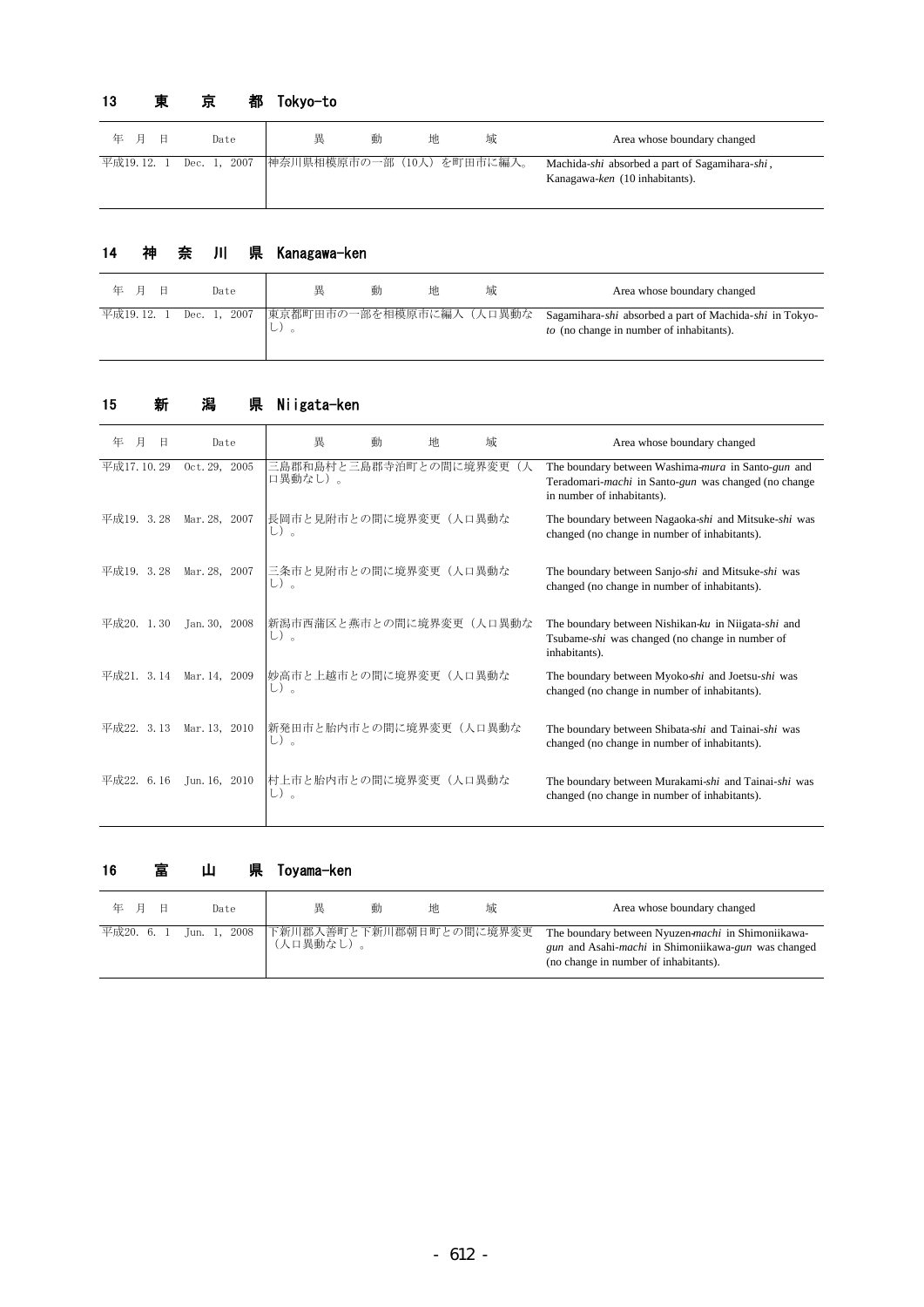# 17 石 川 県 Ishikawa-ken

| 年           | Date            | 異                                  | 動<br>地 | 域 | Area whose boundary changed                                                                                                        |
|-------------|-----------------|------------------------------------|--------|---|------------------------------------------------------------------------------------------------------------------------------------|
| 平成18.<br>8. | 2006<br>Aug.    | 羽咋市と羽咋郡宝達志水町との間に境界変更(人口<br> 異動なし)。 |        |   | The boundary between Hakui-shi and Hodatsushimizu-<br><i>cho</i> in Hakui-gun was changed (no change in number of<br>inhabitants). |
| 平成20. 9. 1  | Sep. 1, 2008    | 小松市と加賀市との間に境界変更(人口異動な<br>し)。       |        |   | The boundary between Komatsu-shi and Kaga-shi was<br>changed (no change in number of inhabitants).                                 |
| 平成21. 9. 1  | Sep. 1,<br>2009 | 七尾市と鹿島郡中能登町との間に境界変更(人口異<br>動なし)。   |        |   | The boundary between Nanao-shi and Nakanoto-machi in<br>Kashima-gun was changed (no change in number of<br>inhabitants).           |

## 18 福 井 県 Fukui-ken

| 年 月 | Date | 畢                                                      | 動 | 地 | 域 | Area whose boundary changed                                                                       |
|-----|------|--------------------------------------------------------|---|---|---|---------------------------------------------------------------------------------------------------|
|     |      | 平成19. 4. 3 Apr. 3, 2007 あわら市と坂井市との間に境界変更 (人口異動な<br>レノー |   |   |   | The boundary between Awara-shi and Sakai-shi was<br>changed (no change in number of inhabitants). |

#### 県 Yamanashi-ken 19 山 梨

| 年 月<br>日<br>Date | 異   | 動 | 地 | 域 | Area whose boundary changed |
|------------------|-----|---|---|---|-----------------------------|
|                  | ・よし |   |   |   | None                        |

# 20 長 野 県 Nagano-ken

| 日<br>年 月 | Date | 畢                                                       | 動<br>地 | 域 | Area whose boundary changed                                                                      |
|----------|------|---------------------------------------------------------|--------|---|--------------------------------------------------------------------------------------------------|
|          |      | 平成21. 7. 1 Jul. 1, 2009   諏訪市と茅野市との間に境界変更 (人口異動な<br>レノー |        |   | The boundary between Suwa-shi and Chino-shi was<br>changed (no change in number of inhabitants). |

# 21 岐 阜 県 Gifu-ken

| 年          | Date            | 異                                  | 動 | 地 | 域 | Area whose boundary changed                                                                                                           |
|------------|-----------------|------------------------------------|---|---|---|---------------------------------------------------------------------------------------------------------------------------------------|
| 平成18.      | 2006<br>Feb. 1, | 安八郡神戸町と揖斐郡池田町との間に境界変更(人<br>口異動なし)。 |   |   |   | The boundary between Godo-cho in Anpachi-gun and<br>Ikeda- <i>cho</i> in Ibi-gun was changed (no change in number<br>of inhabitants). |
| 平成21.10.31 | 0ct.31, 2009    | 大垣市と瑞穂市との間に境界変更(人口異動な<br>し)。       |   |   |   | The boundary between Ogaki-shi and Mizuho-shi was<br>changed (no change in number of inhabitants).                                    |
| 平成21.10.31 | 0ct.31, 2009    | 安八郡安八町の一部を瑞穂市に編入(人口異動な             |   |   |   | Mizuho-shi absorbed a part of Anpachi-cho in Anpachi-<br>gun (no change in number of inhabitants).                                    |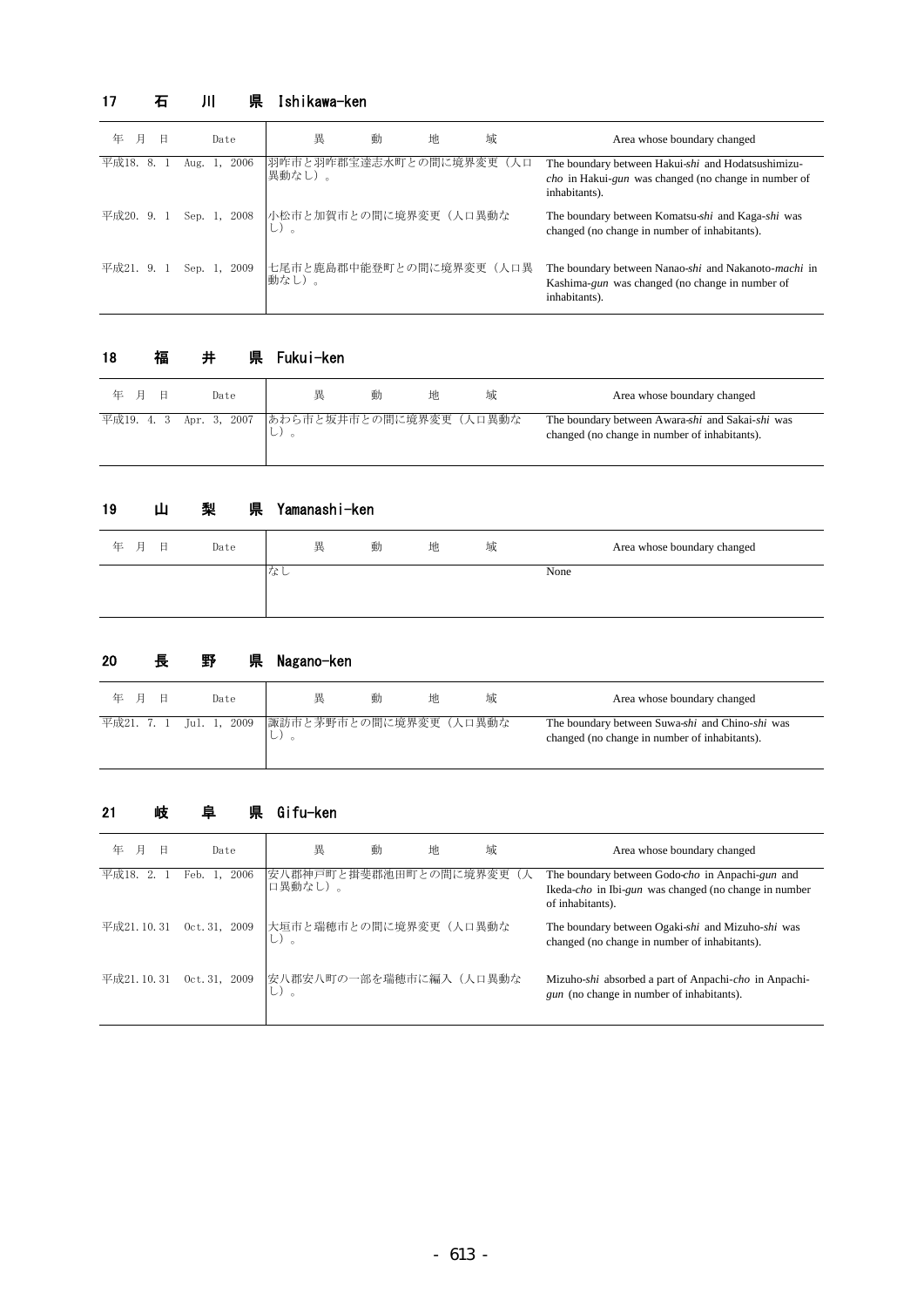## 22 静 岡 県 Shizuoka-ken

| 月<br>年<br>E | Date                                            | 異                               | 動 | 地 | 域 | Area whose boundary changed                                                                                         |
|-------------|-------------------------------------------------|---------------------------------|---|---|---|---------------------------------------------------------------------------------------------------------------------|
| 平成18. 1.24  | Jan. 24, 2006                                   | 藤枝市と志太郡岡部町との間に境界変更(人口異動<br>なし)。 |   |   |   | The boundary between Fujieda-shi and Okabe-cho in<br>shida-gun was changed (no change in number of<br>inhabitants). |
|             | 平成21. 2.17 Feb. 17, 2009 磐田市と袋井市との間に境界変更 (人口異動な |                                 |   |   |   | The boundary between Iwata-shi and Fukuroi-shi was<br>changed (no change in number of inhabitants).                 |

# 23 愛 知 県 Aichi-ken

| 年<br>月<br>日 | Date            | 異                                                       | 動<br>地 | 域 | Area whose boundary changed                                                                                        |
|-------------|-----------------|---------------------------------------------------------|--------|---|--------------------------------------------------------------------------------------------------------------------|
| 平成18.       | 2006<br>Apr. 1, | 岡崎市と安城市との間に境界変更(人口異動な                                   |        |   | The boundary between Okazaki-shi and Anjo-shi was<br>changed (no change in number of inhabitants).                 |
|             |                 | 平成18. 4. 1 Apr. 1, 2006 江南市と丹羽郡大口町との間に境界変更(人口異動<br>なし)。 |        |   | The boundary between Konan-shi and Oguchi-cho in<br>Niwa-gun was changed (no change in number of<br>inhabitants).  |
| 平成19. 4. 1  |                 | Apr. 1, 2007 豊明市と愛知郡東郷町との間に境界変更(人口異動<br>なし)。            |        |   | The boundary between Toyoake-shi and Togo-cho in<br>Aichi-gun was changed (no change in number of<br>inhabitants). |

# 24 三 重 県 Mie-ken

| Е<br>年 月 | Date                                               | 畢 | 動 | 地 | 现 | Area whose boundary changed                                               |
|----------|----------------------------------------------------|---|---|---|---|---------------------------------------------------------------------------|
|          | 平成18. 4. 1 Apr. 1, 2006   度会郡玉城町の一部 (57人) を伊勢市に編入。 |   |   |   |   | Ise-shi absorbed a part of Tamaki-cho in Watarai-gun (57<br>inhabitants). |

# 25 滋 賀 県 Shiga-ken

| 年 月 | Date | 里                                                          | 動 | 地<br>域 | Area whose boundary changed                                                                                             |
|-----|------|------------------------------------------------------------|---|--------|-------------------------------------------------------------------------------------------------------------------------|
|     |      | 平成18. 4. 1 Apr. 1, 2006 近江八幡市と蒲生郡安土町との間に境界変更 (人口<br>異動なし)。 |   |        | The boundary between Omihachiman-shi and Azuchi-cho<br>in Gamo-gun was changed (no change in number of<br>inhabitants). |

# Kyoto-fu 26 京 都 府

| 年 月<br>日 | Date | 異   | 動 | 地 | 域 | Area whose boundary changed |
|----------|------|-----|---|---|---|-----------------------------|
|          |      | へよし |   |   |   | None                        |
|          |      |     |   |   |   |                             |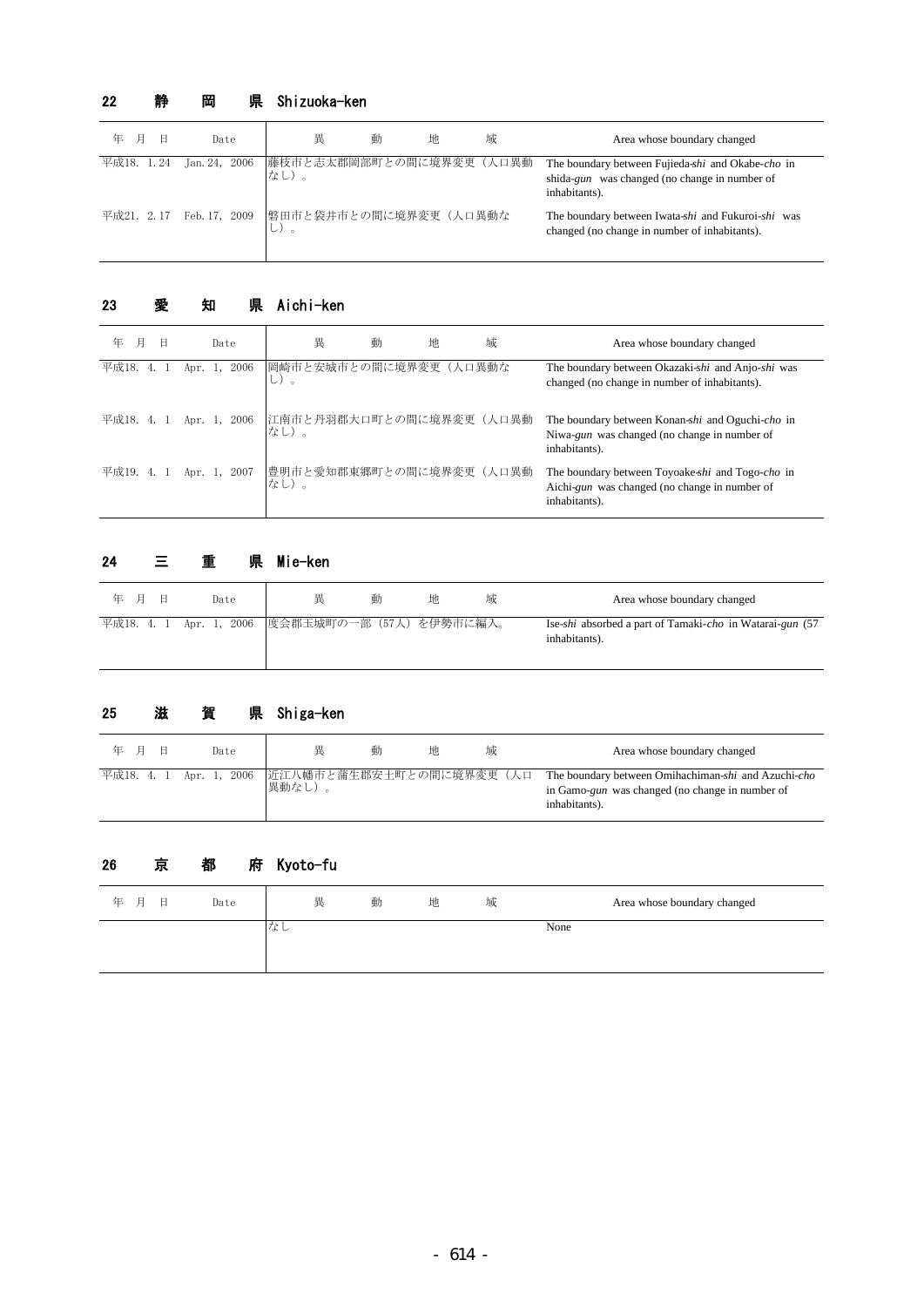# 27 大 阪 府 0saka-fu

| 月<br>年     |    | Β |            | Date         | 異                                           | 動     | 地         | 域 | Area whose boundary changed                                                                  |
|------------|----|---|------------|--------------|---------------------------------------------|-------|-----------|---|----------------------------------------------------------------------------------------------|
| 平成18.      | 6. |   | Jun. 1,    | 2006         | 部<br>大阪狭山市の                                 | (97人) | を富田林市に編入。 |   | Tondabayashi-shi absorbed a part of Osakasayama-shi (97<br>inhabitants).                     |
| 平成18. 6. 1 |    |   |            |              | Jun. 1, 2006 富田林市の一部を大阪狭山市に編入 (人口異動な<br>し)。 |       |           |   | Osakasayama-shi absorbed a part of Tondabayashi-shi (no<br>change in number of inhabitants). |
| 平成19. 1. 1 |    |   |            | Jan. 1, 2007 | 貝塚市の一部(174人)を岸和田市に編入。                       |       |           |   | Kishiwada-shi absorbed a part of Kaizuka-shi (174<br>inhabitants).                           |
| 平成19.8.1   |    |   | Aug. $1$ , | 2007         | 岸和田市の一部(127人)を貝塚市に編入。                       |       |           |   | Kaizuka-shi absorbed a part of Kishiwada-shi (127<br>inhabitants).                           |
| 平成19. 8. 1 |    |   |            | Aug. 1, 2007 | 貝塚市の一部を岸和田市に編入(人口異動なし)。                     |       |           |   | Kishiwada-shi absorbed a part of Kaizuka-shi (no change<br>in number of inhabitants).        |

## 28 兵 庫 県 Hyogo-ken

| None<br>へんし | 年 月<br>日 | Date | 異 | 動 | 地 | 域 | Area whose boundary changed |  |
|-------------|----------|------|---|---|---|---|-----------------------------|--|
|             |          |      |   |   |   |   |                             |  |

#### 県 Nara-ken 29 奈 良

| 年 月<br>日 | Date | 異          | 動 | 地 | 域 | Area whose boundary changed |
|----------|------|------------|---|---|---|-----------------------------|
|          |      | $+x$<br>バレ |   |   |   | None                        |

## 30 和 歌 山 県 Wakayama-ken

| 月<br>日<br>年 | Date | 異  | 動 | 地 | 域 | Area whose boundary changed |
|-------------|------|----|---|---|---|-----------------------------|
|             |      | なし |   |   |   | None                        |
|             |      |    |   |   |   |                             |

## 31 鳥 取 県 Tottori-ken

| 年 月<br>日 | Date | 異   | 動 | 地 | 域 | Area whose boundary changed |
|----------|------|-----|---|---|---|-----------------------------|
|          |      | へよし |   |   |   | None                        |
|          |      |     |   |   |   |                             |
|          |      |     |   |   |   |                             |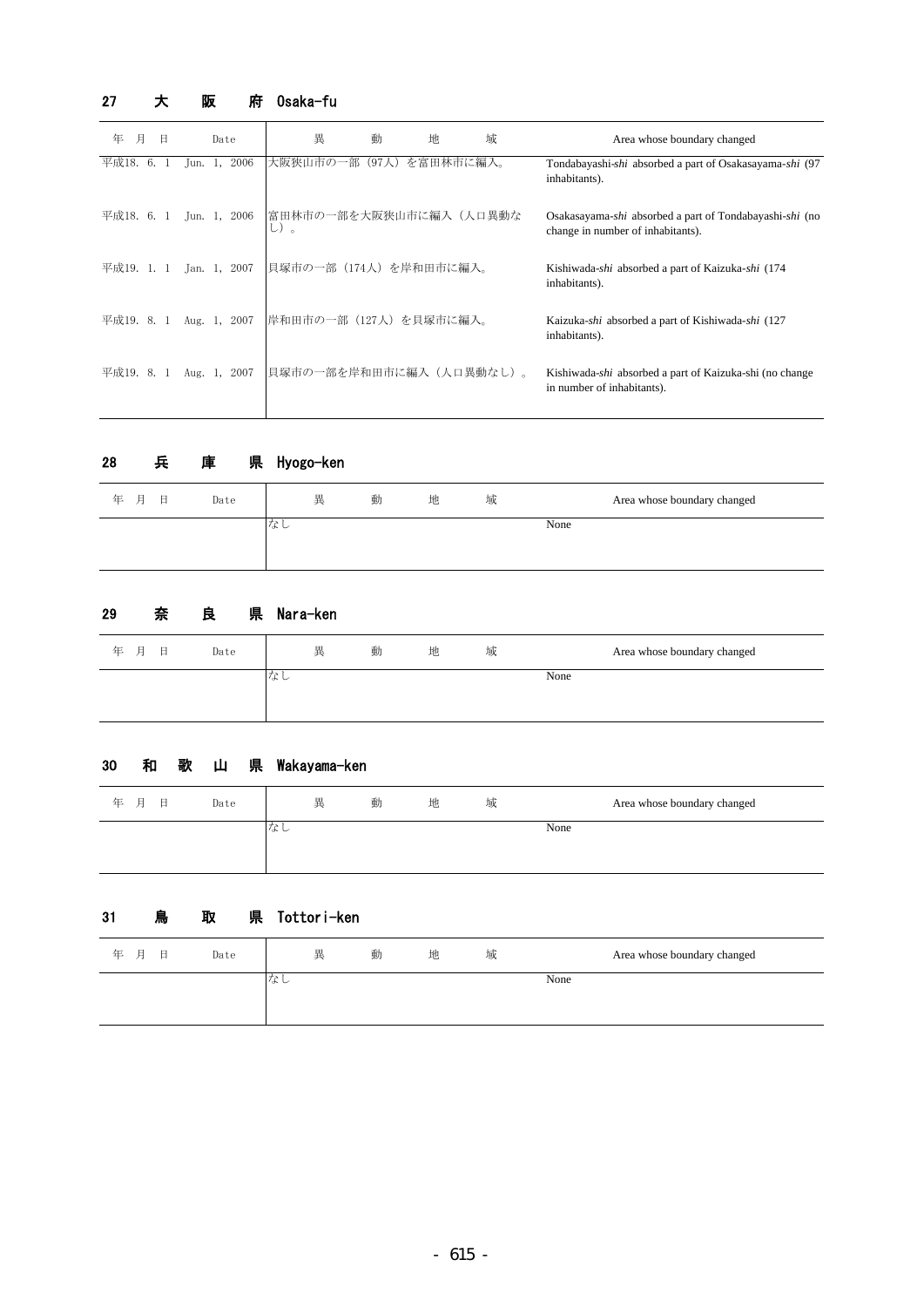#### 県 Shimane-ken 32 島 根

| 年 月<br>日 | Date | 異  | 動 | 地 | 域 | Area whose boundary changed |
|----------|------|----|---|---|---|-----------------------------|
|          |      | なし |   |   |   | None                        |
|          |      |    |   |   |   |                             |

### 県 Okayama-ken 33 岡 山

| 年 月 | 日 | Date | 異   | 動 | 地 | 域 |      | Area whose boundary changed |
|-----|---|------|-----|---|---|---|------|-----------------------------|
|     |   |      | へんし |   |   |   | None |                             |
|     |   |      |     |   |   |   |      |                             |

### 県 Hiroshima-ken 34 広 島

| 年<br>月<br>日<br>Date | 異  | 動 | 地 | 域 | Area whose boundary changed |
|---------------------|----|---|---|---|-----------------------------|
|                     | なし |   |   |   | None                        |

#### 県 Yamaguchi-ken 35 山 口

| 年 月<br>日 | 異<br>Date | 動<br>地 | 域 | Area whose boundary changed |
|----------|-----------|--------|---|-----------------------------|
|          | なし        |        |   | None                        |

### 県 Tokushima-ken 36 徳 島 県

| 月<br>年<br>日 | Date | 異   | 動 | 地 | 域 |      | Area whose boundary changed |
|-------------|------|-----|---|---|---|------|-----------------------------|
|             |      | リよし |   |   |   | None |                             |

#### 県 Kagawa-ken 37 香 川

| 年 月<br>目 | Date | 異  | 動 | 地 | 域 | Area whose boundary changed |
|----------|------|----|---|---|---|-----------------------------|
|          |      | なし |   |   |   | None                        |
|          |      |    |   |   |   |                             |

### 県 Ehime-ken 38 愛 媛 県

| 日<br>年 月<br>Date | 異   | 動 | 地 | 域 |      | Area whose boundary changed |
|------------------|-----|---|---|---|------|-----------------------------|
|                  | へんし |   |   |   | None |                             |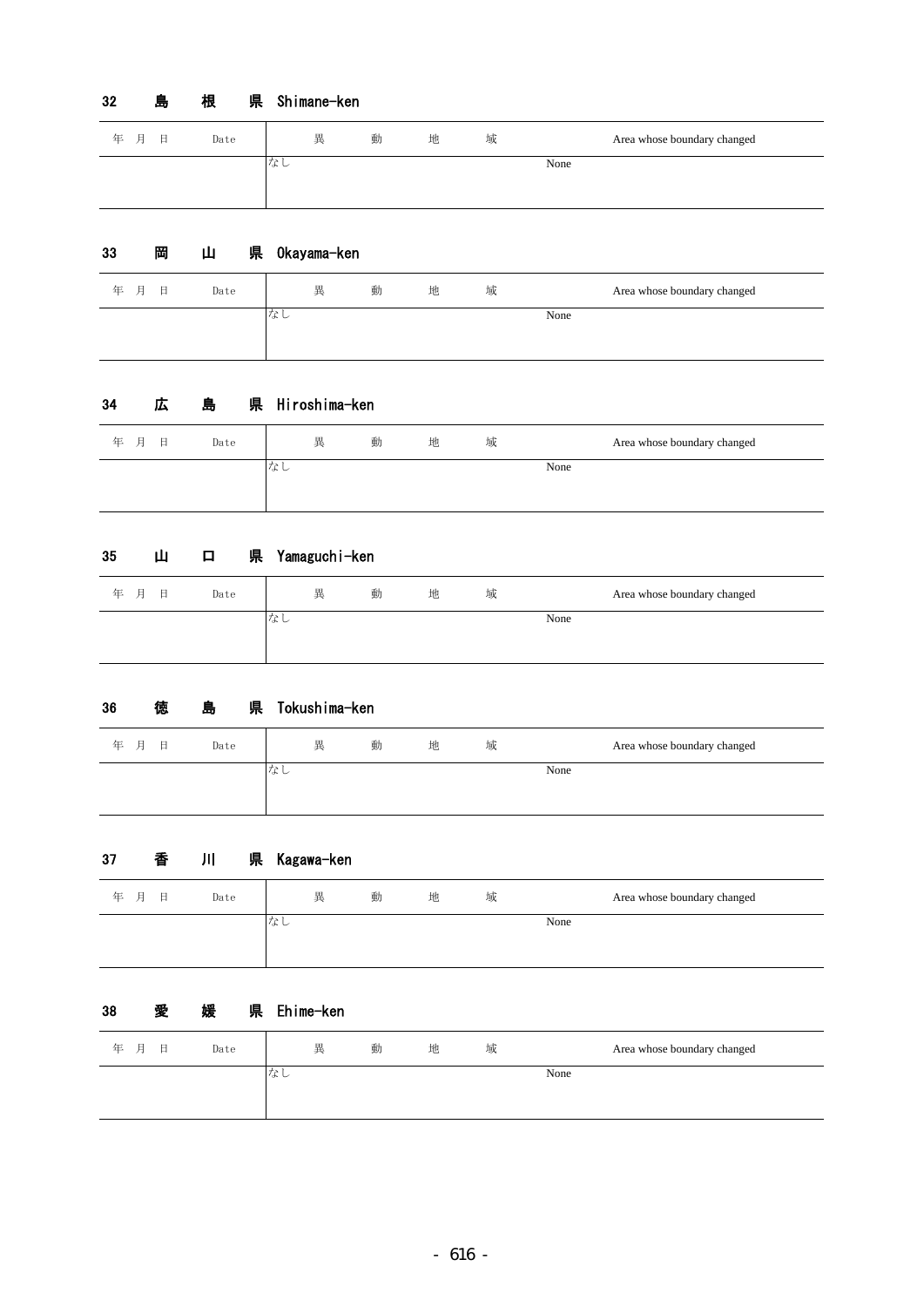#### 県 Kochi-ken 39 高 知

| 年 月 | Date                                            | 畢 | 動 | 地 | 域 | Area whose boundary changed                                                      |
|-----|-------------------------------------------------|---|---|---|---|----------------------------------------------------------------------------------|
|     | 平成22. 4. 1 Apr. 1, 2010 南国市の一部を香美市に編入 (人口異動なし)。 |   |   |   |   | Kami-shi absorbed a part of Nankoku-shi (no change in<br>number of inhabitants). |

### 県 Fukuoka-ken 40 福 岡

| 年<br>日     | Date               | 動<br>異<br>地                                   | 域 | Area whose boundary changed                                                                                                  |
|------------|--------------------|-----------------------------------------------|---|------------------------------------------------------------------------------------------------------------------------------|
| 平成19.      | 2007<br>lan.       | 春日市と大野城市との間に境界変更(人口異動な<br>し)。                 |   | The boundary between Kasuga-shi and Onojo-shi was<br>changed (no change in number of inhabitants).                           |
| 平成20.10.1  | $0$ ct. 1.<br>2008 | 北九州市八幡西区と直方市との間に境界変更(人口<br>異動なし)。             |   | The boundary between Yahatanishi-ku in Kitakyusyu-shi<br>and Nagata-shi was changed (no change in number of<br>inhabitants). |
| 平成21.12.16 |                    | Dec. 16, 2009 飯塚市と鞍手郡小竹町との間に境界変更(人口異動<br>なし)。 |   | The boundary between Iizuka-shi and Kotake-machi in<br>Kurate-gun was changed (no change in number of<br>inhabitants).       |

#### 県 Saga-ken 41 佐 賀

| 年 月<br>日 | Date | 異  | 動 | 地 | 域 | Area whose boundary changed |
|----------|------|----|---|---|---|-----------------------------|
|          |      | なし |   |   |   | None                        |

#### 県 Nagasaki-ken 42 長 崎

| 年 月<br>日<br>Date |    | 異<br>動 | 地 | 域 | Area whose boundary changed |
|------------------|----|--------|---|---|-----------------------------|
|                  | なし |        |   |   | None                        |
|                  |    |        |   |   |                             |

## 43 熊 本 県 Kumamoto-ken

| 年<br>月     | Date               | 異                                    | 動 | 地 | 域 | Area whose boundary changed                                                                                                                    |
|------------|--------------------|--------------------------------------|---|---|---|------------------------------------------------------------------------------------------------------------------------------------------------|
| 平成18. 1.   | 2006<br>Jan. $1$ , | 菊池市と菊池郡大津町との間に境界変更(人口異動<br>なし)。      |   |   |   | The boundary between Kikuchi-shi and Ozu-machi in<br>Kikuchi- <i>gun</i> was changed (no change in number of<br>inhabitants).                  |
| 平成22. 6. 1 | Jun. 1, 2010       | 熊本市と上益城郡嘉島町との間に境界変更(人口異<br>動なし)。     |   |   |   | The boundary between Kumamoto-shi and Kashima-<br><i>machi</i> in Kamimashiki- <i>gun</i> was changed (no change in<br>number of inhabitants). |
| 平成22. 9.30 | Sep. 30, 2010      | 宮崎県東臼杵郡椎葉村の一部を球磨郡水上村に編入<br>(人口異動なし)。 |   |   |   | Mizukami-mura in Kuma-gun absorbed a part of Shiiba-<br>son in Higashiusuki-gun, Miyazaki-ken (no change in<br>number of inhabitants).         |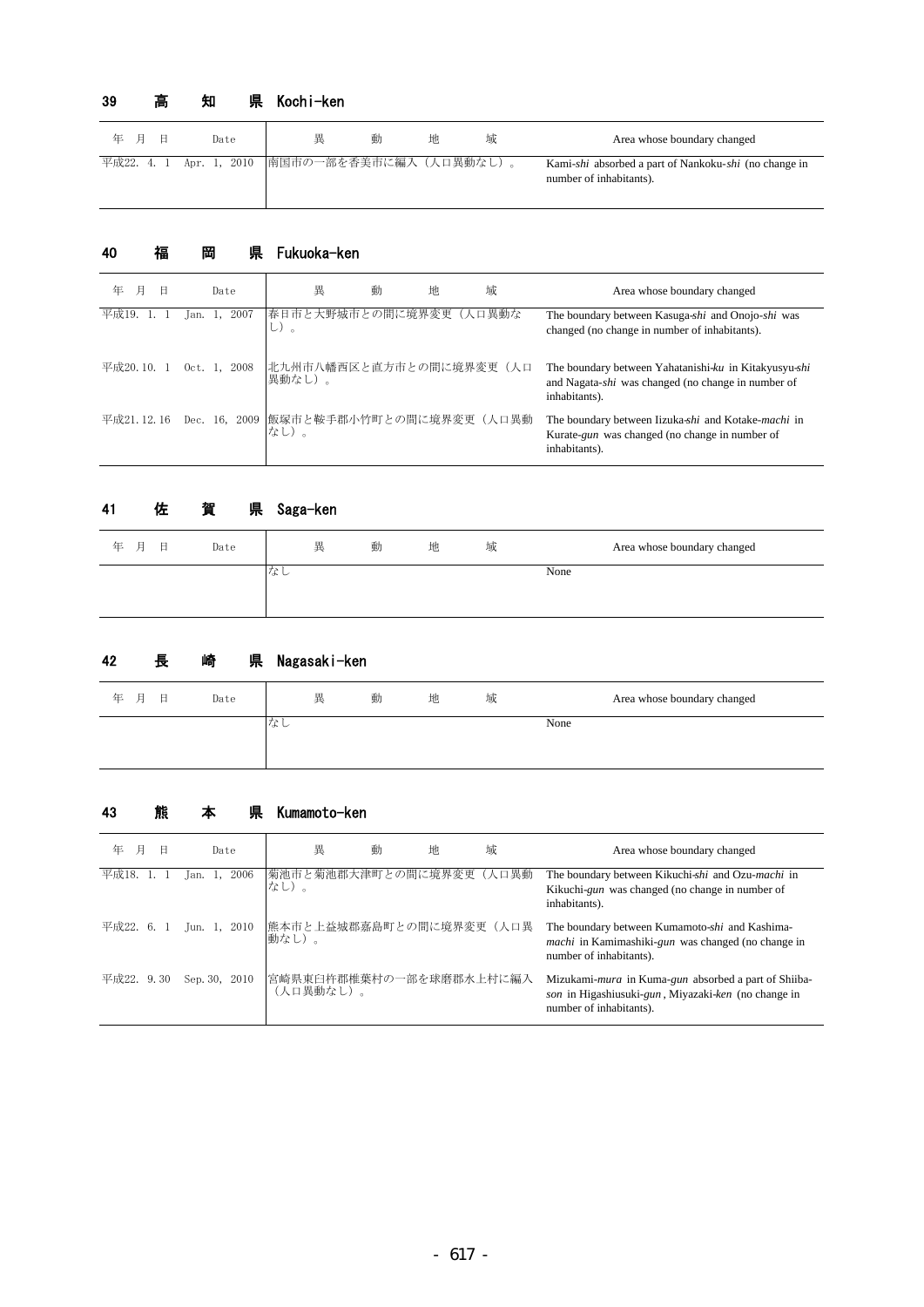# 44 大 分 県 0ita-ken

| 年 月 | Β | Date | 異                                              | 動 | 地 | 域 | Area whose boundary changed                                                                       |
|-----|---|------|------------------------------------------------|---|---|---|---------------------------------------------------------------------------------------------------|
|     |   |      | 平成18. 5.20 May.20, 2006 中津市と宇佐市との間に境界変更 (人口異動な |   |   |   | The boundary between Nakatsu-shi and Usa-shi was<br>changed (no change in number of inhabitants). |

# 45 宮 崎 県 Miyazaki-ken

| 年<br>日     | Date                     | 異                                    | 動 | 地 | 域 | Area whose boundary changed                                                                                                           |
|------------|--------------------------|--------------------------------------|---|---|---|---------------------------------------------------------------------------------------------------------------------------------------|
| 平成19. 3.26 | Mar. 26, 2007            | 鹿児島県曽於市の一部を都城市に編入(人口異動な<br>レハ。       |   |   |   | Miyakonojo-shi absorbed a part of So-shi in Kagoshima-<br>ken (no change in number of inhabitants).                                   |
|            | 平成22. 9.30 Sep. 30, 2010 | 熊本県球磨郡水上村の一部を東臼杵郡椎葉村に編入<br>(人口異動なし)。 |   |   |   | Shiiba-son in Higashiusuki-gun absorbed a part of<br>Mizukami-mura in Kuma-gun, Kumamoto-ken (no<br>change in number of inhabitants). |

## 46 鹿 児 島 県 Kagoshima-ken

| 年<br>F<br>Θ | Date          | 異                                   | 動 | 地 | 域 | Area whose boundary changed                                                                                                                     |
|-------------|---------------|-------------------------------------|---|---|---|-------------------------------------------------------------------------------------------------------------------------------------------------|
| 平成19. 3.26  | Mar. 26, 2007 | 宮崎県都城市の一部を曽於市に編入(人口異動な<br>レー。       |   |   |   | So-shi absorbed a part of Miyakonojo-shi in Miyazaki-<br>ken (no change in number of inhabitants).                                              |
| 平成20.12.20  | Dec. 20, 2008 | 鹿屋市と肝属郡東串良町との間に境界変更(人口異<br>動なし)。    |   |   |   | The boundary between Kanoya-shi and Higashikushira-<br><i>cho</i> in Kimotsuki- <i>gun</i> was changed (no change in number<br>of inhabitants). |
| 平成22. 8.31  | Aug. 31, 2010 | 大島郡和泊町と大島郡知名町との間に境界変更(人<br> 口異動なし)。 |   |   |   | The boundary between Wadomari-cho in Oshima-gun and<br>China-Cho in Oshima-gun was changed (no change in<br>number of inhabitants).             |

# 47 沖 縄 県 Okinawa-ken

| 年 月<br>目 | Date | 異   | 動 | 地 | 域 | Area whose boundary changed |
|----------|------|-----|---|---|---|-----------------------------|
|          |      | へよし |   |   |   | None                        |
|          |      |     |   |   |   |                             |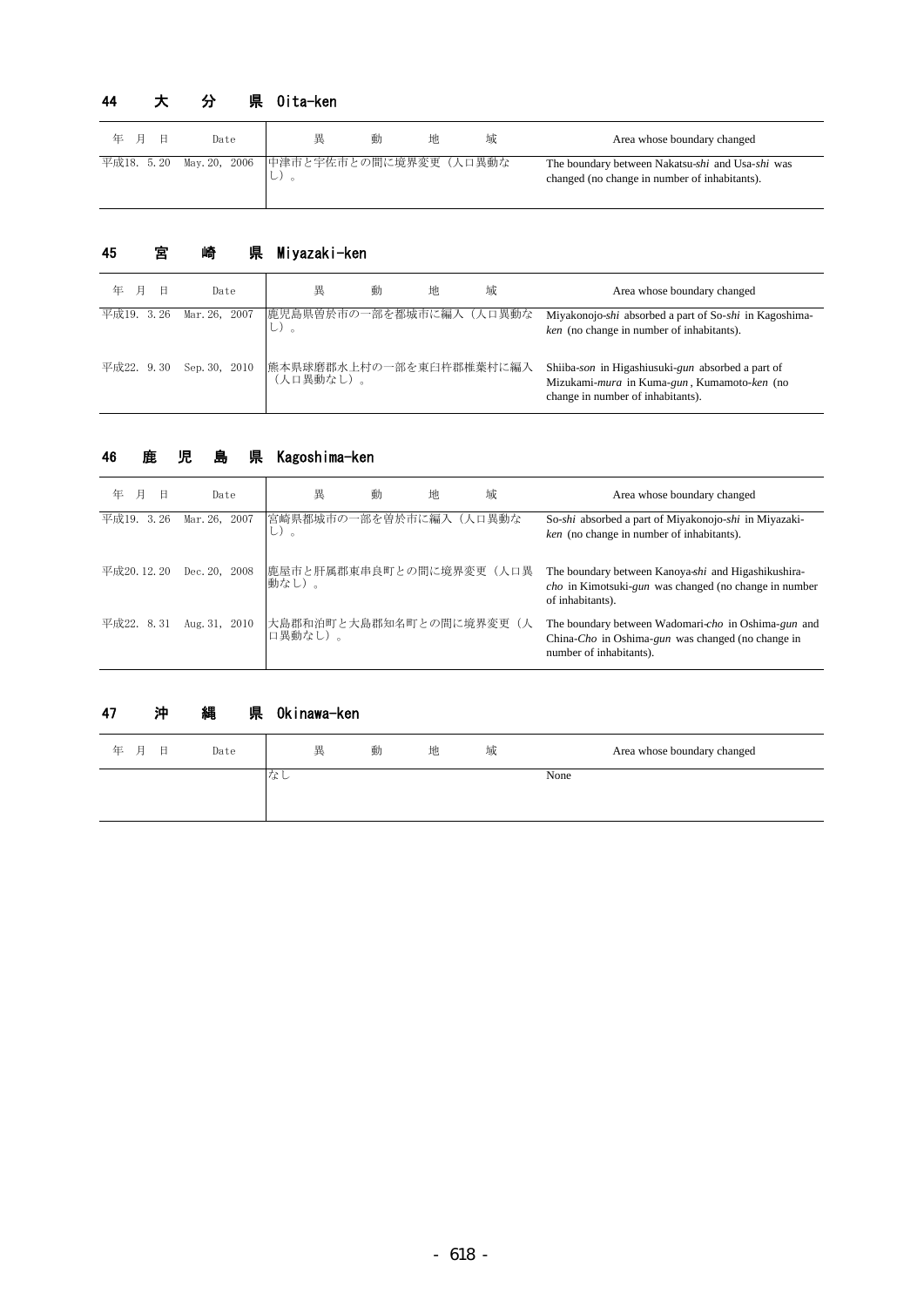| 都道府県名 | 実施年月日                    | 旧市町村名                           | 合併等の内容                 | 合併,市・町制施行後の状況                     | 市区町村<br>コード    |
|-------|--------------------------|---------------------------------|------------------------|-----------------------------------|----------------|
| 北海道   | 2010.4.1                 | 雨竜郡幌加内町(空知支庁)                   | 支庁制度改革(市区<br>町村コードの変更) | 幌加内町 (上川総合振興局)                    | 01472          |
|       | 2010.4.1                 | 天塩郡幌延町(留萌支庁)                    | 支庁制度改革(市区<br>町村コードの変更) | 幌延町(宗谷総合振興局)                      | 01520          |
|       | 2009.10.5                | 紋別郡上湧別町・湧別町                     | 合併                     | 湧別町(ユウベツチョウ)                      | 01559          |
|       | 2006. 3.31               | 網走郡東藻琴村・女満別町                    | 合併                     | 大空町(オオゾラチョウ)<br>日高郡(ヒダカグン)(両郡     | 01564          |
|       | 2006. 3.31               | 静内郡・三石郡                         | 郡の統合                   | 消滅)                               |                |
|       | 2006.3.31                | 静内郡静内町, 三石郡三石町                  | 合併                     | 日高郡新ひだか町(シンヒダ<br>カチョウ)            | 01610          |
|       | 2006. 3. 27              | 空知郡北村・栗沢町                       | 岩見沢市へ編入                | 岩見沢市 (イワミザワシ)                     | 01210          |
|       | 2006. 3. 27<br>2006.3.27 | 名寄市,上川郡風連町<br>虻田郡虻田町・洞爺村        | 合併<br>合併               | 名寄市(ナヨロシ)<br>洞爺湖町(トウヤコチョウ)        | 01221<br>01584 |
|       | 2006.3.27                | 勇払郡早来町・追分町                      | 合併                     | 安平町(アビラチョウ)                       | 01585          |
|       | 2006.3.27                | 勇払郡鵡川町・穂別町                      | 合併                     | むかわ町(ムカワチョウ)                      | 01586          |
|       | 2006.3.20                | 枝幸郡枝幸町・歌登町                      | 合併                     | 枝幸町(エサシチョウ)                       | 01514          |
|       | 2006.3.5                 | 北見市,常呂郡端野町・留辺蘂<br>町・常呂町         | 合併                     | 北見市 (キタミシ)                        | 01208          |
|       | 2006.3.1                 | 有珠郡大滝村                          | 伊達市へ編入                 | 伊達市(ダテシ)                          | 01233          |
|       | 2006.3.1<br>2006.2.6     | 沙流郡日高町・門別町<br>広尾郡忠類村            | 合併<br>中川郡幕別町へ編入        | 日高町 (ヒダカチョウ)<br>幕別町 (マクベツチョウ)     | 01601<br>01643 |
|       | 2006.2.1                 | 上磯郡上磯町,亀田郡大野町                   | 合併・市制                  | 北斗市(ホクトシ)                         | 01236          |
|       | 2005.10.11               | 釧路市, 阿寒郡阿寒町, 白糠郡<br>音別町         | 合併                     | 釧路市(クシロシ)                         | 01206          |
| 青森県   | 2006.3.1                 | 上北郡百石町・下田町                      | 合併                     | おいらせ町(オイラセチョ<br>ウ)                | 02412          |
|       | 2006.2.27                | 弘前市、中津軽郡岩木町・相馬<br>村             | 合併                     | 弘前市(ヒロサキシ)                        | 02202          |
|       | 2006.1.1                 | 南津軽郡尾上町・平賀町・碇ケ<br>関村            | 合併・市制                  | 平川市(ヒラカワシ)                        | 02210          |
|       | 2006.1.1                 | 三戸郡名川町・南部町・福地村                  | 合併·呼称変更                | 南部町(ナンブチョウ)                       | 02445          |
| 岩手県   | 2010.1.1                 | 下閉伊郡川井村                         | 宮古市へ編入                 | 宮古市(ミヤコシ)                         | 03202          |
|       | 2006.3.6<br>2006.2.20    | 久慈市,九戸郡山形村<br>水沢市, 江刺市, 胆沢郡前沢   | 合併<br>合併               | 久慈市(クジシ)<br>奥州市(オウシュウシ)           | 03207<br>03215 |
|       | 2006.1.10                | 町・胆沢町・衣川村<br>岩手郡玉山村             | 盛岡市へ編入                 | 盛岡市(モリオカシ)                        | 03201          |
|       | 2006.1.1                 | 花巻市,稗貫郡大迫町・石鳥谷                  | 合併                     | 花巻市(ハナマキシ)(稗貫                     | 03205          |
|       | 2006.1.1                 | 町,和賀郡東和町<br>二戸市,二戸郡浄法寺町         | 合併                     | 郡消滅)<br>ニ戸市(ニノヘシ)                 | 03213          |
|       | 2006.1.1                 | 九戸郡種市町・大野村                      | 合併                     | 洋野町 (ヒロノチョウ)                      | 03507          |
|       | 2005.11.1                | 和賀郡湯田町・沢内村                      | 合併                     | 西和賀町 (ニシワガマチ)                     | 03366          |
| 宮城県   | 2009.9.1                 | 本吉郡本吉町<br>古川市,志田郡松山町・三本木        | 気仙沼市へ編入                | 気仙沼市(ケセンヌマシ)<br>大崎市(オオサキシ)<br>(志田 | 04205          |
|       | 2006. 3.31               | 町·鹿島台町, 玉造郡岩出山<br>町・鳴子町,遠田郡田尻町  | 合併                     | 郡 · 玉造郡消滅)                        | 04215          |
|       | 2006. 3.31               | 気仙沼市, 本吉郡唐桑町                    | 合併                     | 気仙沼市 (ケセンヌマシ)                     | 04205          |
| 秋田県   | 2006.1.1<br>2006. 3. 27  | 遠田郡小牛田町・南郷町<br>山本郡八森町・峰浜村       | 合併<br>合併               | 美里町 (ミサトマチ)<br>八峰町(ハッポウチョウ)       | 04505<br>05349 |
|       | 2006. 3. 21              | 能代市,山本郡二ツ井町                     | 合併                     | 能代市(ノシロシ)                         | 05202          |
|       | 2006.3.20                | 山本郡琴丘町・山本町・八竜町                  | 合併                     | 三種町(ミタネチョウ)                       | 05348          |
| 山形県   | 2005.11.1                | 酒田市,飽海郡八幡町・松山<br>町・平田町          | 合併                     | 酒田市(サカタシ)                         | 06204          |
| 福島県   | 2008.7.1                 | 伊達郡飯野町                          | 福島市へ編入                 | 福島市(フクシマシ)                        | 07201          |
|       | 2007.1.1                 | 安達郡本宮町・白沢村<br>南会津郡田島町・舘岩村・伊南    | 合併・市制                  | 本宮市(モトミヤシ)<br>南会津町(ミナミアイヅマ        | 07214          |
|       | 2006.3.20                | 村・南郷村<br>喜多方市, 耶麻郡熱塩加納村·        | 合併                     | チ)                                | 07368          |
|       | 2006.1.4                 | 塩川町・山都町・高郷村                     | 合併                     | 喜多方市(キタカタシ)                       | 07208          |
|       | 2006.1.1                 | 原町市,相馬郡鹿島町・小高町<br>伊達郡伊達町・梁川町・保原 | 合併                     | 南相馬市(ミナミソウマシ)                     | 07212          |
|       | 2006.1.1                 | 町・霊山町・月舘町<br>ニ本松市,安達郡安達町・岩代     | 合併・市制                  | 伊達市(ダテシ)                          | 07213          |
|       | 2005.12.1                | 町・東和町<br>白河市、西白河郡表郷村・東          | 合併                     | 二本松市(ニホンマツシ)                      | 07210          |
|       | 2005.11.7                | 村・大信村                           | 合併                     | 白河市(シラカワシ)<br>会津若松市(アイヅワカマツ       | 07205          |
|       | 2005.11.1                | 河沼郡河東町<br>東茨城郡小川町・美野里町,新        | 会津若松市へ編入               | 小美玉市(オミタマシ)(新                     | 07202          |
| 茨城県   | 2006. 3. 27              | 治郡玉里村                           | 合併・市制                  | 治郡消滅)                             | 08236          |
|       | 2006. 3. 27              | 筑波郡伊奈町・谷和原村<br>笠間市、西茨城郡友部町・岩間   | 合併・市制                  | つくばみらい市(同郡消滅)<br>笠間市(カサマシ)(同郡消    | 08235          |
|       | 2006. 3. 19              | 町                               | 合併                     | 减)                                | 08216          |
|       | 2006.2.20<br>2006.1.1    | 新治郡新治村<br>結城郡千代川村               | 土浦市へ編入<br>下妻市へ編入       | 土浦市(ツチウラシ)<br>下妻市(シモツマシ)          | 08203<br>08210 |
|       | 2006.1.1                 | 結城郡石下町                          | 水海道市へ編入・名              | 常総市(ジョウソウシ)                       | 08211          |
|       | 2005.10.11               | 鹿島郡旭村・鉾田町・大洋村                   | 称変更<br>合併・市制           | 鉾田市(ホコタシ)(同郡消                     | 08234          |
|       |                          |                                 |                        | 滅)                                |                |

## (3)市区町村の変更情報一覧(平成17年10月2日~平成22年10月1日)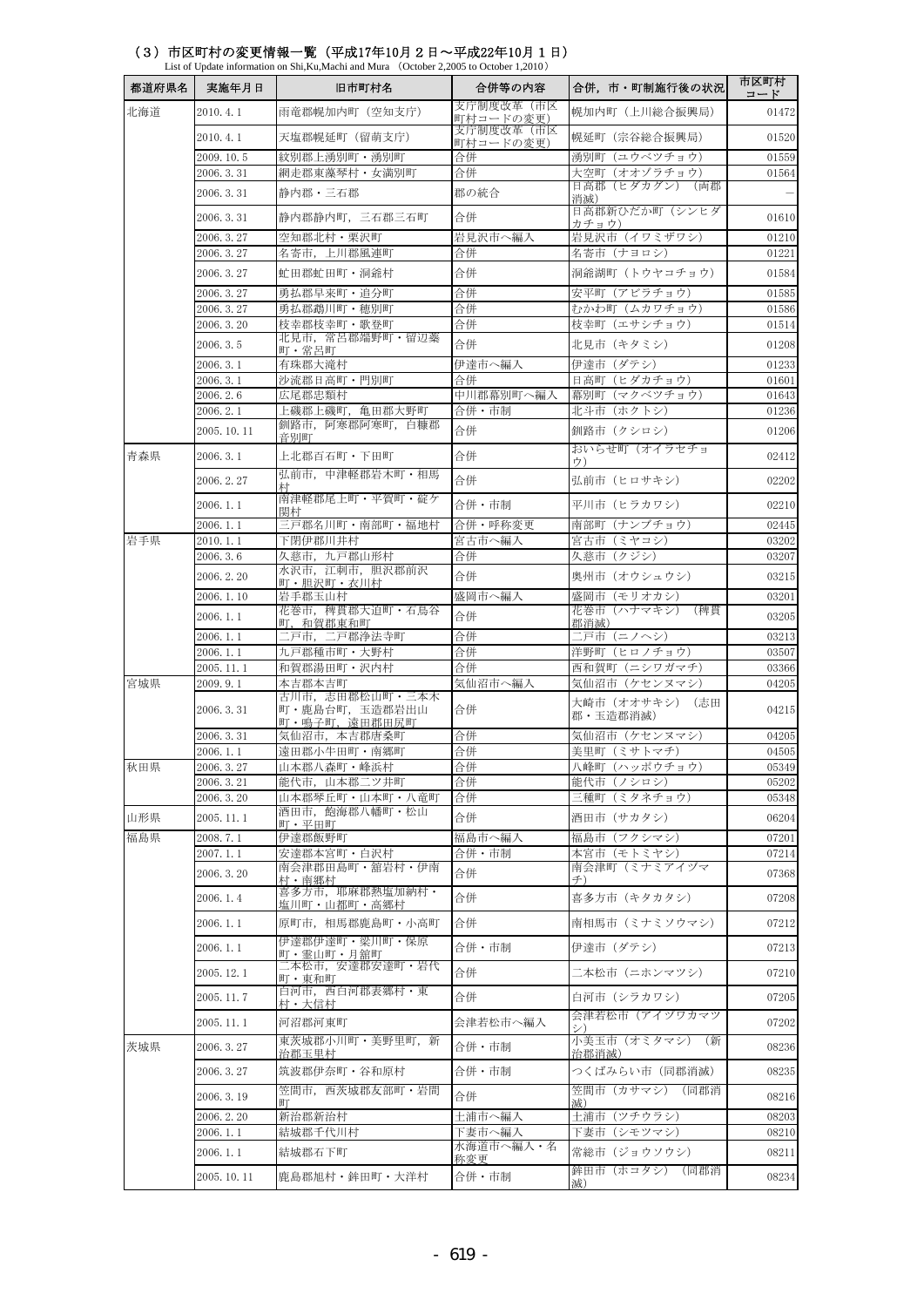| 都道府県名 | 実施年月日                 | 旧市町村名                                     | 合併等の内容       | 合併,市・町制施行後の状況                 | 市区町村<br>コード    |
|-------|-----------------------|-------------------------------------------|--------------|-------------------------------|----------------|
| 栃木県   | 2010.3.29             | 栃木市,下都賀郡大平町・藤岡<br>町・都賀町                   | 合併           | 栃木市 (トチギシ)                    | 09203          |
|       | 2009.3.23             | 芳賀郡二宮町                                    | 真岡市へ編入       | 真岡市(モオカシ)                     | 09209          |
|       | 2007.3.31             | 河内郡上河内町・河内町                               | 宇都宮市へ編入      | 宇都宮市(ウツノミヤシ)                  | 09201          |
|       | 2006.3.20             | 日光市,今市市,上都賀郡足尾<br>町,塩谷郡栗山村・藤原町            | 合併           | 日光市 (ニッコウシ)                   | 09206          |
|       | 2006.1.10             | 河内郡南河内町,下都賀郡石橋<br>町・国分寺町                  | 合併・市制        | 下野市(シモツケシ)                    | 09216          |
|       | 2006.1.1              | 上都賀郡粟野町                                   | 鹿沼市へ編入       | 鹿沼市(カヌマシ)                     | 09205          |
| 群馬県   | 2010.3.28             | 吾妻郡六合村                                    | 中之条町へ編入      | 中之条町(ナカノジョウマ                  | 10421          |
|       | 2009.6.1              | 多野郡吉井町                                    | 高崎市へ編入       | 高崎市(タカサキシ)                    | 10202          |
|       | 2009.5.5              | 勢多郡富士見村                                   | 前橋市へ編入       | 前橋市(マエバシシ)<br>(同郡<br>消滅)      | 10201          |
|       | 2006.10.1             | 群馬郡榛名町                                    | 高崎市へ編入       | 高崎市(タカサキシ)<br>(同郡<br>消滅)      | 10202          |
|       | 2006.3.27             | 富岡市, 甘楽郡妙義町                               | 合併           | 富岡市(トミオカシ)                    | 10210          |
|       | 2006.3.27             | 勢多郡東村,新田郡笠懸町,山<br>田郡大間々町                  | 合併・市制        | みどり市(新田郡・山田郡消<br>减)           | 10212          |
|       | 2006.3.27             | 吾妻郡東村・吾妻町                                 | 合併           | 東吾妻町(ヒガシアガツママ                 | 10429          |
|       | 2006.3.18             | 安中市,碓氷郡松井田町                               | 合併           | 安中市(アンナカシ)<br>(同郡<br>消滅)      | 10211          |
|       | 2006.2.20             | 渋川市, 勢多郡北橘村·赤城<br>村,北群馬郡子持村・小野上<br>村・伊香保町 | 合併           | 渋川市(シブカワシ)                    | 10208          |
|       | 2006.1.23             | 群馬郡倉渕村・箕郷町・群馬<br>町,多野郡新町                  | 高崎市へ編入       | 高崎市 (タカサキシ)                   | 10202          |
|       | 2006.1.1              | 多野郡鬼石町                                    | 藤岡市へ編入       | 藤岡市(フジオカシ)                    | 10209          |
| 埼玉県   | 2010.3.23             | 加須市,北埼玉郡騎西町・北川<br>辺町・大利根町                 | 合併           | 加須市(カゾシ)(同郡消<br>减)            | 11210          |
|       | 2010.3.23             | 久喜市,南埼玉郡菖蒲町,北葛<br>飾郡栗橋町・鷲宮町               | 合併           | 久喜市(クキシ)                      | 11232          |
|       | 2007.2.13             | 大里郡江南町                                    | 熊谷市へ編入       | 熊谷市(クマガヤシ)                    | 11202          |
|       | 2006.2.1              | 比企郡都幾川村・玉川村                               | 合併・町制        | ときがわ町(トキガワマチ)                 | 11349          |
|       | 2006.1.10             | 本庄市, 児玉郡児玉町                               | 合併           | 本庄市(ホンジョウシ)                   | 11211          |
|       | 2006.1.1              | 北埼玉郡南河原村<br>深谷市,大里郡岡部町・川本                 | 行田市へ編入       | 行田市(ギョウダシ)                    | 11206          |
|       | 2006.1.1              | 町・花園町                                     | 合併           | 深谷市(フカヤシ)                     | 11218          |
| 千葉県   | 2006.1.1<br>2010.3.23 | 児玉郡神川町·神泉村<br>印旛郡印旛村・本埜村                  | 合併<br>印西市へ編入 | 神川町(カミカワマチ)<br>印西市(インザイシ)     | 11383<br>12231 |
|       | 2006.3.27             | 佐原市,香取郡小見川町・山田                            | 合併           | 香取市(カトリシ)                     | 12236          |
|       | 2006.3.27             | 町・栗源町<br>香取郡下総町・大栄町                       | 成田市へ編入       | 成田市(ナリタシ)                     | 12211          |
|       | 2006. 3. 27           | 匝瑳郡光町,山武郡横芝町                              | 合併           | 山武郡横芝光町(ヨコシバヒ                 | 12410          |
|       |                       | 山武郡成東町・山武町・蓮沼                             |              | カリマチ) (匝瑳郡消滅)                 |                |
|       | 2006. 3. 27           | 村・松尾町<br>安房郡富浦町・富山町・三芳                    | 合併・市制        | 山武市(サンムシ)                     | 12237          |
|       | 2006.3.20             | 村・白浜町・千倉町・丸山町・<br>和田町                     | 合併・市制        | 南房総市(ミナミボウソウ<br>シ)            | 12234          |
|       | 2006.1.23             | 八日市場市,匝瑳郡野栄町                              | 合併           | 匝瑳市(ソウサシ)                     | 12235          |
|       | 2005.12.5             | 夷隅郡夷隅町・大原町・岬町                             | 合併・市制        | いすみ市                          | 12238          |
| 神奈川県  |                       |                                           |              | 相模原市 (サガミハラシ)<br>緑区 (ミドリク)    | 14150<br>14151 |
|       | 2010.4.1              | 相模原市                                      | 政令指定都市       | 中央区(チュウオウク)                   | 14152          |
|       |                       |                                           |              | 南区(ミナミク)<br>相模原市(サガミハラシ)      | 14153          |
|       | 2007.3.11             | 津久井郡城山町・藤野町                               | 相模原市へ編入      | (同郡消滅)                        | 14209          |
|       | 2006.3.20             | 津久井郡津久井町・相模湖町                             | 相模原市へ編入      | 相模原市(サガミハラシ)<br>長岡市(ナガオカシ)(同郡 | 14209          |
| 新潟県   | 2010.3.31             | 北魚沼郡川口町                                   | 長岡市へ編入       | 消滅)                           | 15202          |
|       | 2008.4.1              | 村上市,岩船郡荒川町・神林<br>村・朝日村・山北町                | 合併           | 村上市(ムラカミシ)                    | 15212          |
|       |                       |                                           |              | 新潟市(ニイガタシ)                    | 15100          |
|       |                       |                                           |              | 北区 (キタク)<br>東区(ヒガシク)          | 15101<br>15102 |
|       |                       |                                           |              | 中央区(チュウオウク)                   | 15103          |
|       | 2007.4.1              | 新潟市                                       | 政令市(区制)      | 江南区 (コウナンク)                   | 15104          |
|       |                       |                                           |              | 秋葉区(アキハク)<br>南区(ミナミク)         | 15105<br>15106 |
|       |                       |                                           |              | 西区 (ニシク)                      | 15107          |
|       |                       |                                           |              | 西蒲区(ニシカンク)                    | 15108          |
|       | 2006.3.20             | 燕市,西蒲原郡分水町・吉田町<br>栃尾市, 三島郡与板町·和島          | 合併           | 燕市(ツバメシ)                      | 15213          |
|       | 2006.1.1              | 村・寺泊町                                     | 長岡市へ編入       | 長岡市(ナガオカシ)                    | 15202          |
|       | 2006.1.1              | 五泉市,中蒲原郡村松町                               | 合併           | 五泉市(ゴセンシ)(同郡消<br>滅)           | 15218          |
|       | 2005.10.10            | 西蒲原郡巻町                                    | 新潟市へ編入       | 新潟市 (ニイガタシ)                   | 15201          |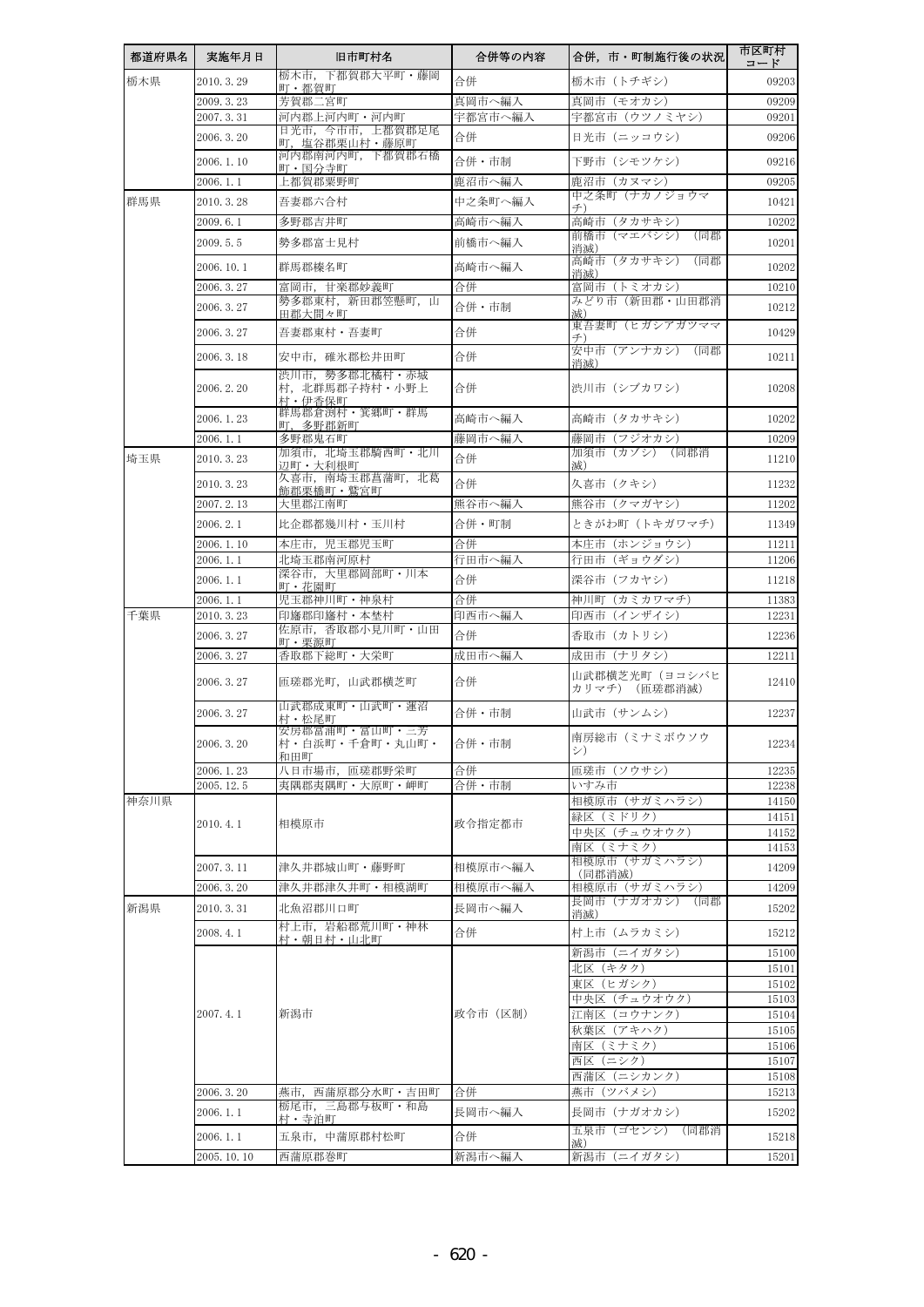| 富山県<br>2006.3.31<br>合併<br>黒部市(クロベシ)<br>黒部市,下新川郡宇奈月町<br>16207<br>高岡市(タカオカシ)(同郡<br>合併<br>2005.11.1<br>高岡市,西礪波郡福岡町<br>16202<br>消滅)<br>新湊市,射水郡小杉町・大門<br>射水市(イミズシ)<br>(同郡消<br>合併<br>2005.11.1<br>16211<br>町・下村・大島町<br>减)<br>合併<br>石川県<br>2006.2.1<br>輪島市,鳳珠郡門前町<br>輪島市 (ワジマシ)<br>17204<br>坂井市(サカイシ)(同郡消<br>坂井郡三国町・丸岡町・春江<br>合併・市制<br>福井県<br>2006.3.20<br>18210<br>町・坂井町<br>减)<br>大飯郡おおい町(オオイチョ<br>合併<br>遠敷郡名田庄村, 大飯郡大飯町<br>2006.3.3<br>18483<br>ウ)<br>(遠敷郡消滅)<br>吉田郡松岡町・永平寺町・上志<br>永平寺町(エイヘイジチョ<br>合併<br>2006.2.13<br>18322<br>ウ)<br>比村<br>足羽郡美山町, 丹生郡越廼村·<br>福井市(フクイシ)<br>(足羽郡<br>2006.2.1<br>福井市へ編入<br>18201<br>清水町<br>消滅)<br>大野市(オオノシ)<br>(同郡消<br>大野市へ編入<br>2005.11.7<br>大野郡和泉村<br>18205<br>滅)<br>山梨県<br>合併<br>富士川町(フジカワチョウ)<br>2010.3.8<br>南巨摩郡増穂町・鰍沢町<br>19368<br>笛吹市(フエフキシ)(同郡<br>笛吹市へ編入<br>2006.8.1<br>東八代郡芦川村<br>19211<br>消滅)<br>北杜市 (ホクトシ) (同郡消<br>2006.3.15<br>北巨摩郡小淵沢町<br>北杜市へ編入<br>19209<br>减)<br>東八代郡中道町,西八代郡上九<br>2006.3.1<br>甲府市へ編入<br>甲府市(コウフシ)<br>19201<br><u>一色村(分村:梯・古関)</u><br>西八代郡上九一色村(分村:富<br>富士河口湖町(フジカワグチ<br>南都留郡富士河口湖<br>2006.3.1<br>19430<br>士ケ嶺・本栖・精進)<br>コマチ)<br>町へ編入<br>東八代郡豊富村,中巨摩郡玉穂<br>合併・市制<br>2006.2.20<br>中央市 (チュウオウシ)<br>19214<br>町・田富町<br>甲州市(コウシュウシ)<br>塩山市、東山梨郡勝沼町・大和<br>(同<br>合併<br>2005.11.1<br>19213<br>郡消滅)<br>長野県<br>松本市 (マツモトシ)<br>2010.3.31<br>東筑摩郡波田町<br>松本市へ編入<br>20202<br>長野市へ編入<br>2010.1.1<br>上水内郡信州新町・中条村<br>長野市(ナガノシ)<br>20201<br>2009.3.31<br>下伊那郡清内路村<br>阿智村へ編入<br>阿智村(アチムラ)<br>20407<br>伊那市,上伊那郡高遠町・長谷<br>合併<br>2006.3.31<br>伊那市 (イナシ)<br>20209<br>上田市,小県郡丸子町・真田町・<br>合併<br>上田市(ウエダシ)<br>2006.3.6<br>20203<br>武石村<br>下伊那郡浪合村<br>阿智村へ編入<br>阿智村 (アチムラ)<br>20407<br>2006.1.1<br>北安曇郡八坂村·美麻村<br>大町市へ編入<br>2006.1.1<br>大町市(オオマチシ)<br>20212<br>木曽郡木曽福島町・日義村・開<br>合併<br>2005.11.1<br>木曽町(キソマチ)<br>20432<br>田村・三岳村<br>合併<br>東筑摩郡本城村·坂北村·坂井村<br>筑北村 (チクホクムラ)<br>2005.10.11<br>20452<br>大垣市(オオガキシ)<br>岐阜県<br>2006.3.27<br>養老郡上石津町, 安八郡墨俣町<br>大垣市へ編入<br>21202<br>多治見市(タジミシ)(同郡<br>土岐郡笠原町<br>2006.1.23<br>多治見市へ編入<br>21204<br>消滅)<br>岐阜市 (ギフシ)<br>2006.1.1<br>羽島郡柳津町<br>岐阜市へ編入<br>21201<br>富士宮市(フジノミヤシ)<br>静岡県<br>2010.3.23<br>富士郡芝川町<br>富士宮市へ編入<br>22207<br>(同郡消滅)<br>湖西市(コサイシ)<br>(同郡消<br>2010.3.23<br>浜名郡新居町<br>湖西市へ編入<br>22221<br>减)<br>藤枝市(フジエダシ)<br>(同郡<br>2009.1.1<br>志太郡岡部町<br>藤枝市へ編入<br>消滅)<br>静岡市清水区(シズオカシシ<br>庵原郡由比町<br>静岡市へ編入<br>22103<br>2008.11.1<br>ミズク)(同郡消滅)<br>富士市(フジシ)(同郡消<br>2008.11.1<br>庵原郡富士川町<br>富士市へ編入<br>22210<br>减)<br>焼津市 (ヤイヅシ)<br>22212<br>2008.11.1<br>志太郡大井川町<br>焼津市へ編入<br>2008.4.1<br>榛原郡川根町<br>島田市へ編入<br>島田市(シマダシ)<br>22209<br>浜松市(ハママツシ)<br>22130<br>中区(ナカク)<br>22131<br>東区(ヒガシク)<br>22132<br>西区(ニシク)<br>22133<br>浜松市<br>2007.4.1<br> 政令市(区制)<br>南区 (ミナミク)<br>22134<br>北区(キタク)<br>22135<br>浜北区(ハマキタク)<br>22136<br>天竜区(テンリュウク)<br>22137<br>静岡市清水区(シズオカシシ<br>2006.3.31<br>庵原郡蒲原町<br>静岡市へ編入<br>22103<br>ミズク)<br>2005.10.11<br>合併・市制<br>牧之原市(マキノハラシ)<br>22226<br>榛原郡相良町・榛原町<br>海部郡七宝町・美和町・甚目寺<br>愛知県<br>2010.3.22<br>合併・市制<br>あま市(アマシ)<br>23237<br>豊川市(トヨカワシ)<br>(同郡<br>宝飯郡小坂井町<br>豊川市へ編入<br>23207<br>2010.2.1<br>消滅)<br>みよし市(ミヨシシ)<br>(同郡<br>西加茂郡三好町<br>町名変更・市制<br>23236<br>2010.1.4<br>消滅)<br>清須市 (キョスシ)<br>2009.10.1<br>西春日井郡春日町<br>清須市へ編入<br>23233<br>豊川市へ編入<br>2008.1.15<br>宝飯郡音羽町・御津町<br>豊川市(トヨカワシ)<br>23207<br>弥富町へ編入・市制<br>弥富市 (ヤトミシ)<br>23235<br>2006.4.1<br>海部郡十四山村<br>2006.3.20<br>西春日井郡師勝町・西春町<br>合併・市制<br>北名古屋市(キタナゴヤシ)<br>23234<br>豊川市へ編入<br>2006.2.1<br>宝飯郡一宮町<br>豊川市(トヨカワシ)<br>23207<br>23202<br>2006.1.1<br>額田郡額田町<br>岡崎市へ編入<br>岡崎市(オカザキシ)<br>2005.11.27<br>北設楽郡富山村<br>豊根村へ編入<br>豊根村(トヨネムラ)<br>23563 | 都道府県名 | 実施年月日 | 旧市町村名 | 合併等の内容 | 合併,市・町制施行後の状況 | 市区町村<br>コード |
|----------------------------------------------------------------------------------------------------------------------------------------------------------------------------------------------------------------------------------------------------------------------------------------------------------------------------------------------------------------------------------------------------------------------------------------------------------------------------------------------------------------------------------------------------------------------------------------------------------------------------------------------------------------------------------------------------------------------------------------------------------------------------------------------------------------------------------------------------------------------------------------------------------------------------------------------------------------------------------------------------------------------------------------------------------------------------------------------------------------------------------------------------------------------------------------------------------------------------------------------------------------------------------------------------------------------------------------------------------------------------------------------------------------------------------------------------------------------------------------------------------------------------------------------------------------------------------------------------------------------------------------------------------------------------------------------------------------------------------------------------------------------------------------------------------------------------------------------------------------------------------------------------------------------------------------------------------------------------------------------------------------------------------------------------------------------------------------------------------------------------------------------------------------------------------------------------------------------------------------------------------------------------------------------------------------------------------------------------------------------------------------------------------------------------------------------------------------------------------------------------------------------------------------------------------------------------------------------------------------------------------------------------------------------------------------------------------------------------------------------------------------------------------------------------------------------------------------------------------------------------------------------------------------------------------------------------------------------------------------------------------------------------------------------------------------------------------------------------------------------------------------------------------------------------------------------------------------------------------------------------------------------------------------------------------------------------------------------------------------------------------------------------------------------------------------------------------------------------------------------|-------|-------|-------|--------|---------------|-------------|
| 22214                                                                                                                                                                                                                                                                                                                                                                                                                                                                                                                                                                                                                                                                                                                                                                                                                                                                                                                                                                                                                                                                                                                                                                                                                                                                                                                                                                                                                                                                                                                                                                                                                                                                                                                                                                                                                                                                                                                                                                                                                                                                                                                                                                                                                                                                                                                                                                                                                                                                                                                                                                                                                                                                                                                                                                                                                                                                                                                                                                                                                                                                                                                                                                                                                                                                                                                                                                                                                                                                                        |       |       |       |        |               |             |
|                                                                                                                                                                                                                                                                                                                                                                                                                                                                                                                                                                                                                                                                                                                                                                                                                                                                                                                                                                                                                                                                                                                                                                                                                                                                                                                                                                                                                                                                                                                                                                                                                                                                                                                                                                                                                                                                                                                                                                                                                                                                                                                                                                                                                                                                                                                                                                                                                                                                                                                                                                                                                                                                                                                                                                                                                                                                                                                                                                                                                                                                                                                                                                                                                                                                                                                                                                                                                                                                                              |       |       |       |        |               |             |
|                                                                                                                                                                                                                                                                                                                                                                                                                                                                                                                                                                                                                                                                                                                                                                                                                                                                                                                                                                                                                                                                                                                                                                                                                                                                                                                                                                                                                                                                                                                                                                                                                                                                                                                                                                                                                                                                                                                                                                                                                                                                                                                                                                                                                                                                                                                                                                                                                                                                                                                                                                                                                                                                                                                                                                                                                                                                                                                                                                                                                                                                                                                                                                                                                                                                                                                                                                                                                                                                                              |       |       |       |        |               |             |
|                                                                                                                                                                                                                                                                                                                                                                                                                                                                                                                                                                                                                                                                                                                                                                                                                                                                                                                                                                                                                                                                                                                                                                                                                                                                                                                                                                                                                                                                                                                                                                                                                                                                                                                                                                                                                                                                                                                                                                                                                                                                                                                                                                                                                                                                                                                                                                                                                                                                                                                                                                                                                                                                                                                                                                                                                                                                                                                                                                                                                                                                                                                                                                                                                                                                                                                                                                                                                                                                                              |       |       |       |        |               |             |
|                                                                                                                                                                                                                                                                                                                                                                                                                                                                                                                                                                                                                                                                                                                                                                                                                                                                                                                                                                                                                                                                                                                                                                                                                                                                                                                                                                                                                                                                                                                                                                                                                                                                                                                                                                                                                                                                                                                                                                                                                                                                                                                                                                                                                                                                                                                                                                                                                                                                                                                                                                                                                                                                                                                                                                                                                                                                                                                                                                                                                                                                                                                                                                                                                                                                                                                                                                                                                                                                                              |       |       |       |        |               |             |
|                                                                                                                                                                                                                                                                                                                                                                                                                                                                                                                                                                                                                                                                                                                                                                                                                                                                                                                                                                                                                                                                                                                                                                                                                                                                                                                                                                                                                                                                                                                                                                                                                                                                                                                                                                                                                                                                                                                                                                                                                                                                                                                                                                                                                                                                                                                                                                                                                                                                                                                                                                                                                                                                                                                                                                                                                                                                                                                                                                                                                                                                                                                                                                                                                                                                                                                                                                                                                                                                                              |       |       |       |        |               |             |
|                                                                                                                                                                                                                                                                                                                                                                                                                                                                                                                                                                                                                                                                                                                                                                                                                                                                                                                                                                                                                                                                                                                                                                                                                                                                                                                                                                                                                                                                                                                                                                                                                                                                                                                                                                                                                                                                                                                                                                                                                                                                                                                                                                                                                                                                                                                                                                                                                                                                                                                                                                                                                                                                                                                                                                                                                                                                                                                                                                                                                                                                                                                                                                                                                                                                                                                                                                                                                                                                                              |       |       |       |        |               |             |
|                                                                                                                                                                                                                                                                                                                                                                                                                                                                                                                                                                                                                                                                                                                                                                                                                                                                                                                                                                                                                                                                                                                                                                                                                                                                                                                                                                                                                                                                                                                                                                                                                                                                                                                                                                                                                                                                                                                                                                                                                                                                                                                                                                                                                                                                                                                                                                                                                                                                                                                                                                                                                                                                                                                                                                                                                                                                                                                                                                                                                                                                                                                                                                                                                                                                                                                                                                                                                                                                                              |       |       |       |        |               |             |
|                                                                                                                                                                                                                                                                                                                                                                                                                                                                                                                                                                                                                                                                                                                                                                                                                                                                                                                                                                                                                                                                                                                                                                                                                                                                                                                                                                                                                                                                                                                                                                                                                                                                                                                                                                                                                                                                                                                                                                                                                                                                                                                                                                                                                                                                                                                                                                                                                                                                                                                                                                                                                                                                                                                                                                                                                                                                                                                                                                                                                                                                                                                                                                                                                                                                                                                                                                                                                                                                                              |       |       |       |        |               |             |
|                                                                                                                                                                                                                                                                                                                                                                                                                                                                                                                                                                                                                                                                                                                                                                                                                                                                                                                                                                                                                                                                                                                                                                                                                                                                                                                                                                                                                                                                                                                                                                                                                                                                                                                                                                                                                                                                                                                                                                                                                                                                                                                                                                                                                                                                                                                                                                                                                                                                                                                                                                                                                                                                                                                                                                                                                                                                                                                                                                                                                                                                                                                                                                                                                                                                                                                                                                                                                                                                                              |       |       |       |        |               |             |
|                                                                                                                                                                                                                                                                                                                                                                                                                                                                                                                                                                                                                                                                                                                                                                                                                                                                                                                                                                                                                                                                                                                                                                                                                                                                                                                                                                                                                                                                                                                                                                                                                                                                                                                                                                                                                                                                                                                                                                                                                                                                                                                                                                                                                                                                                                                                                                                                                                                                                                                                                                                                                                                                                                                                                                                                                                                                                                                                                                                                                                                                                                                                                                                                                                                                                                                                                                                                                                                                                              |       |       |       |        |               |             |
|                                                                                                                                                                                                                                                                                                                                                                                                                                                                                                                                                                                                                                                                                                                                                                                                                                                                                                                                                                                                                                                                                                                                                                                                                                                                                                                                                                                                                                                                                                                                                                                                                                                                                                                                                                                                                                                                                                                                                                                                                                                                                                                                                                                                                                                                                                                                                                                                                                                                                                                                                                                                                                                                                                                                                                                                                                                                                                                                                                                                                                                                                                                                                                                                                                                                                                                                                                                                                                                                                              |       |       |       |        |               |             |
|                                                                                                                                                                                                                                                                                                                                                                                                                                                                                                                                                                                                                                                                                                                                                                                                                                                                                                                                                                                                                                                                                                                                                                                                                                                                                                                                                                                                                                                                                                                                                                                                                                                                                                                                                                                                                                                                                                                                                                                                                                                                                                                                                                                                                                                                                                                                                                                                                                                                                                                                                                                                                                                                                                                                                                                                                                                                                                                                                                                                                                                                                                                                                                                                                                                                                                                                                                                                                                                                                              |       |       |       |        |               |             |
|                                                                                                                                                                                                                                                                                                                                                                                                                                                                                                                                                                                                                                                                                                                                                                                                                                                                                                                                                                                                                                                                                                                                                                                                                                                                                                                                                                                                                                                                                                                                                                                                                                                                                                                                                                                                                                                                                                                                                                                                                                                                                                                                                                                                                                                                                                                                                                                                                                                                                                                                                                                                                                                                                                                                                                                                                                                                                                                                                                                                                                                                                                                                                                                                                                                                                                                                                                                                                                                                                              |       |       |       |        |               |             |
|                                                                                                                                                                                                                                                                                                                                                                                                                                                                                                                                                                                                                                                                                                                                                                                                                                                                                                                                                                                                                                                                                                                                                                                                                                                                                                                                                                                                                                                                                                                                                                                                                                                                                                                                                                                                                                                                                                                                                                                                                                                                                                                                                                                                                                                                                                                                                                                                                                                                                                                                                                                                                                                                                                                                                                                                                                                                                                                                                                                                                                                                                                                                                                                                                                                                                                                                                                                                                                                                                              |       |       |       |        |               |             |
|                                                                                                                                                                                                                                                                                                                                                                                                                                                                                                                                                                                                                                                                                                                                                                                                                                                                                                                                                                                                                                                                                                                                                                                                                                                                                                                                                                                                                                                                                                                                                                                                                                                                                                                                                                                                                                                                                                                                                                                                                                                                                                                                                                                                                                                                                                                                                                                                                                                                                                                                                                                                                                                                                                                                                                                                                                                                                                                                                                                                                                                                                                                                                                                                                                                                                                                                                                                                                                                                                              |       |       |       |        |               |             |
|                                                                                                                                                                                                                                                                                                                                                                                                                                                                                                                                                                                                                                                                                                                                                                                                                                                                                                                                                                                                                                                                                                                                                                                                                                                                                                                                                                                                                                                                                                                                                                                                                                                                                                                                                                                                                                                                                                                                                                                                                                                                                                                                                                                                                                                                                                                                                                                                                                                                                                                                                                                                                                                                                                                                                                                                                                                                                                                                                                                                                                                                                                                                                                                                                                                                                                                                                                                                                                                                                              |       |       |       |        |               |             |
|                                                                                                                                                                                                                                                                                                                                                                                                                                                                                                                                                                                                                                                                                                                                                                                                                                                                                                                                                                                                                                                                                                                                                                                                                                                                                                                                                                                                                                                                                                                                                                                                                                                                                                                                                                                                                                                                                                                                                                                                                                                                                                                                                                                                                                                                                                                                                                                                                                                                                                                                                                                                                                                                                                                                                                                                                                                                                                                                                                                                                                                                                                                                                                                                                                                                                                                                                                                                                                                                                              |       |       |       |        |               |             |
|                                                                                                                                                                                                                                                                                                                                                                                                                                                                                                                                                                                                                                                                                                                                                                                                                                                                                                                                                                                                                                                                                                                                                                                                                                                                                                                                                                                                                                                                                                                                                                                                                                                                                                                                                                                                                                                                                                                                                                                                                                                                                                                                                                                                                                                                                                                                                                                                                                                                                                                                                                                                                                                                                                                                                                                                                                                                                                                                                                                                                                                                                                                                                                                                                                                                                                                                                                                                                                                                                              |       |       |       |        |               |             |
|                                                                                                                                                                                                                                                                                                                                                                                                                                                                                                                                                                                                                                                                                                                                                                                                                                                                                                                                                                                                                                                                                                                                                                                                                                                                                                                                                                                                                                                                                                                                                                                                                                                                                                                                                                                                                                                                                                                                                                                                                                                                                                                                                                                                                                                                                                                                                                                                                                                                                                                                                                                                                                                                                                                                                                                                                                                                                                                                                                                                                                                                                                                                                                                                                                                                                                                                                                                                                                                                                              |       |       |       |        |               |             |
|                                                                                                                                                                                                                                                                                                                                                                                                                                                                                                                                                                                                                                                                                                                                                                                                                                                                                                                                                                                                                                                                                                                                                                                                                                                                                                                                                                                                                                                                                                                                                                                                                                                                                                                                                                                                                                                                                                                                                                                                                                                                                                                                                                                                                                                                                                                                                                                                                                                                                                                                                                                                                                                                                                                                                                                                                                                                                                                                                                                                                                                                                                                                                                                                                                                                                                                                                                                                                                                                                              |       |       |       |        |               |             |
|                                                                                                                                                                                                                                                                                                                                                                                                                                                                                                                                                                                                                                                                                                                                                                                                                                                                                                                                                                                                                                                                                                                                                                                                                                                                                                                                                                                                                                                                                                                                                                                                                                                                                                                                                                                                                                                                                                                                                                                                                                                                                                                                                                                                                                                                                                                                                                                                                                                                                                                                                                                                                                                                                                                                                                                                                                                                                                                                                                                                                                                                                                                                                                                                                                                                                                                                                                                                                                                                                              |       |       |       |        |               |             |
|                                                                                                                                                                                                                                                                                                                                                                                                                                                                                                                                                                                                                                                                                                                                                                                                                                                                                                                                                                                                                                                                                                                                                                                                                                                                                                                                                                                                                                                                                                                                                                                                                                                                                                                                                                                                                                                                                                                                                                                                                                                                                                                                                                                                                                                                                                                                                                                                                                                                                                                                                                                                                                                                                                                                                                                                                                                                                                                                                                                                                                                                                                                                                                                                                                                                                                                                                                                                                                                                                              |       |       |       |        |               |             |
|                                                                                                                                                                                                                                                                                                                                                                                                                                                                                                                                                                                                                                                                                                                                                                                                                                                                                                                                                                                                                                                                                                                                                                                                                                                                                                                                                                                                                                                                                                                                                                                                                                                                                                                                                                                                                                                                                                                                                                                                                                                                                                                                                                                                                                                                                                                                                                                                                                                                                                                                                                                                                                                                                                                                                                                                                                                                                                                                                                                                                                                                                                                                                                                                                                                                                                                                                                                                                                                                                              |       |       |       |        |               |             |
|                                                                                                                                                                                                                                                                                                                                                                                                                                                                                                                                                                                                                                                                                                                                                                                                                                                                                                                                                                                                                                                                                                                                                                                                                                                                                                                                                                                                                                                                                                                                                                                                                                                                                                                                                                                                                                                                                                                                                                                                                                                                                                                                                                                                                                                                                                                                                                                                                                                                                                                                                                                                                                                                                                                                                                                                                                                                                                                                                                                                                                                                                                                                                                                                                                                                                                                                                                                                                                                                                              |       |       |       |        |               |             |
|                                                                                                                                                                                                                                                                                                                                                                                                                                                                                                                                                                                                                                                                                                                                                                                                                                                                                                                                                                                                                                                                                                                                                                                                                                                                                                                                                                                                                                                                                                                                                                                                                                                                                                                                                                                                                                                                                                                                                                                                                                                                                                                                                                                                                                                                                                                                                                                                                                                                                                                                                                                                                                                                                                                                                                                                                                                                                                                                                                                                                                                                                                                                                                                                                                                                                                                                                                                                                                                                                              |       |       |       |        |               |             |
|                                                                                                                                                                                                                                                                                                                                                                                                                                                                                                                                                                                                                                                                                                                                                                                                                                                                                                                                                                                                                                                                                                                                                                                                                                                                                                                                                                                                                                                                                                                                                                                                                                                                                                                                                                                                                                                                                                                                                                                                                                                                                                                                                                                                                                                                                                                                                                                                                                                                                                                                                                                                                                                                                                                                                                                                                                                                                                                                                                                                                                                                                                                                                                                                                                                                                                                                                                                                                                                                                              |       |       |       |        |               |             |
|                                                                                                                                                                                                                                                                                                                                                                                                                                                                                                                                                                                                                                                                                                                                                                                                                                                                                                                                                                                                                                                                                                                                                                                                                                                                                                                                                                                                                                                                                                                                                                                                                                                                                                                                                                                                                                                                                                                                                                                                                                                                                                                                                                                                                                                                                                                                                                                                                                                                                                                                                                                                                                                                                                                                                                                                                                                                                                                                                                                                                                                                                                                                                                                                                                                                                                                                                                                                                                                                                              |       |       |       |        |               |             |
|                                                                                                                                                                                                                                                                                                                                                                                                                                                                                                                                                                                                                                                                                                                                                                                                                                                                                                                                                                                                                                                                                                                                                                                                                                                                                                                                                                                                                                                                                                                                                                                                                                                                                                                                                                                                                                                                                                                                                                                                                                                                                                                                                                                                                                                                                                                                                                                                                                                                                                                                                                                                                                                                                                                                                                                                                                                                                                                                                                                                                                                                                                                                                                                                                                                                                                                                                                                                                                                                                              |       |       |       |        |               |             |
|                                                                                                                                                                                                                                                                                                                                                                                                                                                                                                                                                                                                                                                                                                                                                                                                                                                                                                                                                                                                                                                                                                                                                                                                                                                                                                                                                                                                                                                                                                                                                                                                                                                                                                                                                                                                                                                                                                                                                                                                                                                                                                                                                                                                                                                                                                                                                                                                                                                                                                                                                                                                                                                                                                                                                                                                                                                                                                                                                                                                                                                                                                                                                                                                                                                                                                                                                                                                                                                                                              |       |       |       |        |               |             |
|                                                                                                                                                                                                                                                                                                                                                                                                                                                                                                                                                                                                                                                                                                                                                                                                                                                                                                                                                                                                                                                                                                                                                                                                                                                                                                                                                                                                                                                                                                                                                                                                                                                                                                                                                                                                                                                                                                                                                                                                                                                                                                                                                                                                                                                                                                                                                                                                                                                                                                                                                                                                                                                                                                                                                                                                                                                                                                                                                                                                                                                                                                                                                                                                                                                                                                                                                                                                                                                                                              |       |       |       |        |               |             |
|                                                                                                                                                                                                                                                                                                                                                                                                                                                                                                                                                                                                                                                                                                                                                                                                                                                                                                                                                                                                                                                                                                                                                                                                                                                                                                                                                                                                                                                                                                                                                                                                                                                                                                                                                                                                                                                                                                                                                                                                                                                                                                                                                                                                                                                                                                                                                                                                                                                                                                                                                                                                                                                                                                                                                                                                                                                                                                                                                                                                                                                                                                                                                                                                                                                                                                                                                                                                                                                                                              |       |       |       |        |               |             |
|                                                                                                                                                                                                                                                                                                                                                                                                                                                                                                                                                                                                                                                                                                                                                                                                                                                                                                                                                                                                                                                                                                                                                                                                                                                                                                                                                                                                                                                                                                                                                                                                                                                                                                                                                                                                                                                                                                                                                                                                                                                                                                                                                                                                                                                                                                                                                                                                                                                                                                                                                                                                                                                                                                                                                                                                                                                                                                                                                                                                                                                                                                                                                                                                                                                                                                                                                                                                                                                                                              |       |       |       |        |               |             |
|                                                                                                                                                                                                                                                                                                                                                                                                                                                                                                                                                                                                                                                                                                                                                                                                                                                                                                                                                                                                                                                                                                                                                                                                                                                                                                                                                                                                                                                                                                                                                                                                                                                                                                                                                                                                                                                                                                                                                                                                                                                                                                                                                                                                                                                                                                                                                                                                                                                                                                                                                                                                                                                                                                                                                                                                                                                                                                                                                                                                                                                                                                                                                                                                                                                                                                                                                                                                                                                                                              |       |       |       |        |               |             |
|                                                                                                                                                                                                                                                                                                                                                                                                                                                                                                                                                                                                                                                                                                                                                                                                                                                                                                                                                                                                                                                                                                                                                                                                                                                                                                                                                                                                                                                                                                                                                                                                                                                                                                                                                                                                                                                                                                                                                                                                                                                                                                                                                                                                                                                                                                                                                                                                                                                                                                                                                                                                                                                                                                                                                                                                                                                                                                                                                                                                                                                                                                                                                                                                                                                                                                                                                                                                                                                                                              |       |       |       |        |               |             |
|                                                                                                                                                                                                                                                                                                                                                                                                                                                                                                                                                                                                                                                                                                                                                                                                                                                                                                                                                                                                                                                                                                                                                                                                                                                                                                                                                                                                                                                                                                                                                                                                                                                                                                                                                                                                                                                                                                                                                                                                                                                                                                                                                                                                                                                                                                                                                                                                                                                                                                                                                                                                                                                                                                                                                                                                                                                                                                                                                                                                                                                                                                                                                                                                                                                                                                                                                                                                                                                                                              |       |       |       |        |               |             |
|                                                                                                                                                                                                                                                                                                                                                                                                                                                                                                                                                                                                                                                                                                                                                                                                                                                                                                                                                                                                                                                                                                                                                                                                                                                                                                                                                                                                                                                                                                                                                                                                                                                                                                                                                                                                                                                                                                                                                                                                                                                                                                                                                                                                                                                                                                                                                                                                                                                                                                                                                                                                                                                                                                                                                                                                                                                                                                                                                                                                                                                                                                                                                                                                                                                                                                                                                                                                                                                                                              |       |       |       |        |               |             |
|                                                                                                                                                                                                                                                                                                                                                                                                                                                                                                                                                                                                                                                                                                                                                                                                                                                                                                                                                                                                                                                                                                                                                                                                                                                                                                                                                                                                                                                                                                                                                                                                                                                                                                                                                                                                                                                                                                                                                                                                                                                                                                                                                                                                                                                                                                                                                                                                                                                                                                                                                                                                                                                                                                                                                                                                                                                                                                                                                                                                                                                                                                                                                                                                                                                                                                                                                                                                                                                                                              |       |       |       |        |               |             |
|                                                                                                                                                                                                                                                                                                                                                                                                                                                                                                                                                                                                                                                                                                                                                                                                                                                                                                                                                                                                                                                                                                                                                                                                                                                                                                                                                                                                                                                                                                                                                                                                                                                                                                                                                                                                                                                                                                                                                                                                                                                                                                                                                                                                                                                                                                                                                                                                                                                                                                                                                                                                                                                                                                                                                                                                                                                                                                                                                                                                                                                                                                                                                                                                                                                                                                                                                                                                                                                                                              |       |       |       |        |               |             |
|                                                                                                                                                                                                                                                                                                                                                                                                                                                                                                                                                                                                                                                                                                                                                                                                                                                                                                                                                                                                                                                                                                                                                                                                                                                                                                                                                                                                                                                                                                                                                                                                                                                                                                                                                                                                                                                                                                                                                                                                                                                                                                                                                                                                                                                                                                                                                                                                                                                                                                                                                                                                                                                                                                                                                                                                                                                                                                                                                                                                                                                                                                                                                                                                                                                                                                                                                                                                                                                                                              |       |       |       |        |               |             |
|                                                                                                                                                                                                                                                                                                                                                                                                                                                                                                                                                                                                                                                                                                                                                                                                                                                                                                                                                                                                                                                                                                                                                                                                                                                                                                                                                                                                                                                                                                                                                                                                                                                                                                                                                                                                                                                                                                                                                                                                                                                                                                                                                                                                                                                                                                                                                                                                                                                                                                                                                                                                                                                                                                                                                                                                                                                                                                                                                                                                                                                                                                                                                                                                                                                                                                                                                                                                                                                                                              |       |       |       |        |               |             |
|                                                                                                                                                                                                                                                                                                                                                                                                                                                                                                                                                                                                                                                                                                                                                                                                                                                                                                                                                                                                                                                                                                                                                                                                                                                                                                                                                                                                                                                                                                                                                                                                                                                                                                                                                                                                                                                                                                                                                                                                                                                                                                                                                                                                                                                                                                                                                                                                                                                                                                                                                                                                                                                                                                                                                                                                                                                                                                                                                                                                                                                                                                                                                                                                                                                                                                                                                                                                                                                                                              |       |       |       |        |               |             |
|                                                                                                                                                                                                                                                                                                                                                                                                                                                                                                                                                                                                                                                                                                                                                                                                                                                                                                                                                                                                                                                                                                                                                                                                                                                                                                                                                                                                                                                                                                                                                                                                                                                                                                                                                                                                                                                                                                                                                                                                                                                                                                                                                                                                                                                                                                                                                                                                                                                                                                                                                                                                                                                                                                                                                                                                                                                                                                                                                                                                                                                                                                                                                                                                                                                                                                                                                                                                                                                                                              |       |       |       |        |               |             |
|                                                                                                                                                                                                                                                                                                                                                                                                                                                                                                                                                                                                                                                                                                                                                                                                                                                                                                                                                                                                                                                                                                                                                                                                                                                                                                                                                                                                                                                                                                                                                                                                                                                                                                                                                                                                                                                                                                                                                                                                                                                                                                                                                                                                                                                                                                                                                                                                                                                                                                                                                                                                                                                                                                                                                                                                                                                                                                                                                                                                                                                                                                                                                                                                                                                                                                                                                                                                                                                                                              |       |       |       |        |               |             |
|                                                                                                                                                                                                                                                                                                                                                                                                                                                                                                                                                                                                                                                                                                                                                                                                                                                                                                                                                                                                                                                                                                                                                                                                                                                                                                                                                                                                                                                                                                                                                                                                                                                                                                                                                                                                                                                                                                                                                                                                                                                                                                                                                                                                                                                                                                                                                                                                                                                                                                                                                                                                                                                                                                                                                                                                                                                                                                                                                                                                                                                                                                                                                                                                                                                                                                                                                                                                                                                                                              |       |       |       |        |               |             |
|                                                                                                                                                                                                                                                                                                                                                                                                                                                                                                                                                                                                                                                                                                                                                                                                                                                                                                                                                                                                                                                                                                                                                                                                                                                                                                                                                                                                                                                                                                                                                                                                                                                                                                                                                                                                                                                                                                                                                                                                                                                                                                                                                                                                                                                                                                                                                                                                                                                                                                                                                                                                                                                                                                                                                                                                                                                                                                                                                                                                                                                                                                                                                                                                                                                                                                                                                                                                                                                                                              |       |       |       |        |               |             |
|                                                                                                                                                                                                                                                                                                                                                                                                                                                                                                                                                                                                                                                                                                                                                                                                                                                                                                                                                                                                                                                                                                                                                                                                                                                                                                                                                                                                                                                                                                                                                                                                                                                                                                                                                                                                                                                                                                                                                                                                                                                                                                                                                                                                                                                                                                                                                                                                                                                                                                                                                                                                                                                                                                                                                                                                                                                                                                                                                                                                                                                                                                                                                                                                                                                                                                                                                                                                                                                                                              |       |       |       |        |               |             |
|                                                                                                                                                                                                                                                                                                                                                                                                                                                                                                                                                                                                                                                                                                                                                                                                                                                                                                                                                                                                                                                                                                                                                                                                                                                                                                                                                                                                                                                                                                                                                                                                                                                                                                                                                                                                                                                                                                                                                                                                                                                                                                                                                                                                                                                                                                                                                                                                                                                                                                                                                                                                                                                                                                                                                                                                                                                                                                                                                                                                                                                                                                                                                                                                                                                                                                                                                                                                                                                                                              |       |       |       |        |               |             |
|                                                                                                                                                                                                                                                                                                                                                                                                                                                                                                                                                                                                                                                                                                                                                                                                                                                                                                                                                                                                                                                                                                                                                                                                                                                                                                                                                                                                                                                                                                                                                                                                                                                                                                                                                                                                                                                                                                                                                                                                                                                                                                                                                                                                                                                                                                                                                                                                                                                                                                                                                                                                                                                                                                                                                                                                                                                                                                                                                                                                                                                                                                                                                                                                                                                                                                                                                                                                                                                                                              |       |       |       |        |               |             |
|                                                                                                                                                                                                                                                                                                                                                                                                                                                                                                                                                                                                                                                                                                                                                                                                                                                                                                                                                                                                                                                                                                                                                                                                                                                                                                                                                                                                                                                                                                                                                                                                                                                                                                                                                                                                                                                                                                                                                                                                                                                                                                                                                                                                                                                                                                                                                                                                                                                                                                                                                                                                                                                                                                                                                                                                                                                                                                                                                                                                                                                                                                                                                                                                                                                                                                                                                                                                                                                                                              |       |       |       |        |               |             |
|                                                                                                                                                                                                                                                                                                                                                                                                                                                                                                                                                                                                                                                                                                                                                                                                                                                                                                                                                                                                                                                                                                                                                                                                                                                                                                                                                                                                                                                                                                                                                                                                                                                                                                                                                                                                                                                                                                                                                                                                                                                                                                                                                                                                                                                                                                                                                                                                                                                                                                                                                                                                                                                                                                                                                                                                                                                                                                                                                                                                                                                                                                                                                                                                                                                                                                                                                                                                                                                                                              |       |       |       |        |               |             |
|                                                                                                                                                                                                                                                                                                                                                                                                                                                                                                                                                                                                                                                                                                                                                                                                                                                                                                                                                                                                                                                                                                                                                                                                                                                                                                                                                                                                                                                                                                                                                                                                                                                                                                                                                                                                                                                                                                                                                                                                                                                                                                                                                                                                                                                                                                                                                                                                                                                                                                                                                                                                                                                                                                                                                                                                                                                                                                                                                                                                                                                                                                                                                                                                                                                                                                                                                                                                                                                                                              |       |       |       |        |               |             |
|                                                                                                                                                                                                                                                                                                                                                                                                                                                                                                                                                                                                                                                                                                                                                                                                                                                                                                                                                                                                                                                                                                                                                                                                                                                                                                                                                                                                                                                                                                                                                                                                                                                                                                                                                                                                                                                                                                                                                                                                                                                                                                                                                                                                                                                                                                                                                                                                                                                                                                                                                                                                                                                                                                                                                                                                                                                                                                                                                                                                                                                                                                                                                                                                                                                                                                                                                                                                                                                                                              |       |       |       |        |               |             |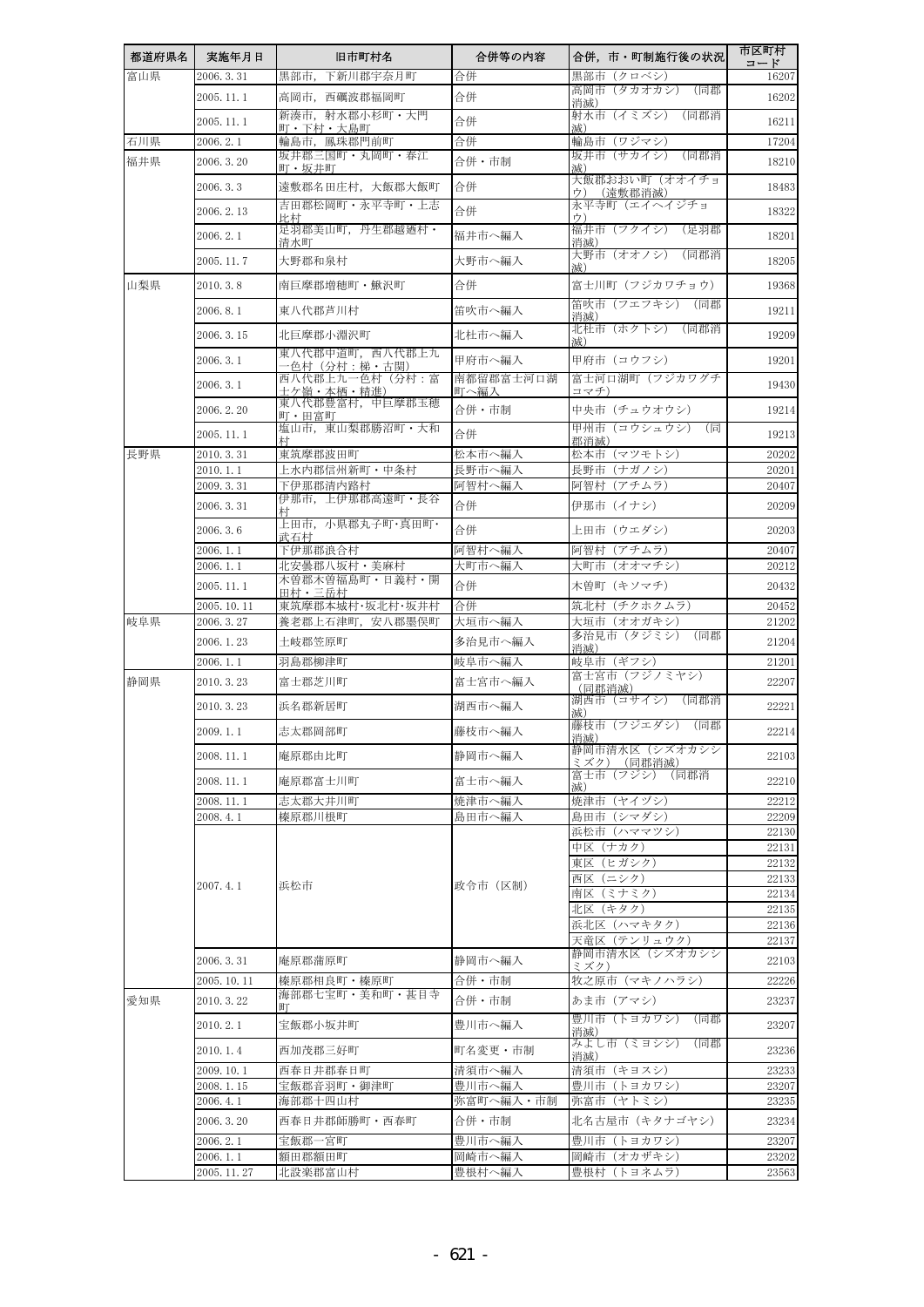| 都道府県名 | 実施年月日                  | 旧市町村名                                                    | 合併等の内容   | 合併,市・町制施行後の状況                 | 市区町村<br>コード    |
|-------|------------------------|----------------------------------------------------------|----------|-------------------------------|----------------|
| 三重県   | 2006.1.10              | 多気郡大台町・宮川村                                               | 合併       | 大台町(オオダイチョウ)                  | 24443          |
|       | 2006.1.10              | 南牟婁郡紀宝町·鵜殿村                                              | 合併       | 紀宝町(キホウチョウ)                   | 24562          |
|       | 2006.1.1               | 津市, 久居市, 安芸郡河芸町·芸<br>濃町·美里村·安濃町, 一志郡香<br>良洲町・一志町・白山町・美杉村 | 合併       | 津市(ツシ)(両郡消滅)                  | 24201          |
|       | 2006.1.1               | 多気郡多気町・勢和村                                               | 合併       | 多気町(タキチョウ)                    | 24441          |
|       | 2005.11.1              | 伊勢市,度会郡二見町・小俣<br>町·御薗村                                   | 合併       | 伊勢市(イセシ)                      | 24203          |
|       | 2005.11.1              | 熊野市,南牟婁郡紀和町                                              | 合併       | 熊野市 (クマノシ)                    | 24212          |
|       | 2005.10.11             | 北牟婁郡紀伊長島町・海山町                                            | 合併       | 紀北町(キホクチョウ)<br>近江八幡市(オウミハチマン  | 24543          |
| 滋賀県   | 2010.3.21              | 近江八幡市,蒲生郡安土町<br>東浅井郡虎姫町・湖北町、伊香                           | 合併       | シ)                            | 25204          |
|       | 2010.1.1               | 郡高月町・木之本町・余呉町・<br>西浅井町                                   | 長浜市へ編入   | 長浜市(ナガハマシ) (両郡<br>消滅)         | 25203          |
|       | 2006.3.20              | 滋賀郡志賀町                                                   | 大津市へ編入   | 大津市(オオツシ)(同郡消<br>滅)           | 25201          |
|       | 2006.2.13              | 長浜市、東浅井郡浅井町・びわ<br>町                                      | 合併       | 長浜市(ナガハマシ)                    | 25203          |
|       | 2006.2.13              | 愛知郡秦荘町・愛知川町                                              | 合併       | 愛荘町(アイショウチョウ)                 | 25425          |
|       | 2006.1.1               | 蒲生郡蒲生町,神崎郡能登川町                                           | 東近江市へ編入  | 東近江市(ヒガシオウミシ)<br>(神崎郡消滅)      | 25213          |
| 京都府   | 2007.3.12              | 京都府相楽郡山城町・木津町・<br>加茂町                                    | 合併・市制    | 木津川市(キヅガワシ)                   | 26214          |
|       | 2006.3.1               | 与謝郡加悦町·岩滝町·野田川町                                          | 合併       | 与謝野町(ヨサノチョウ)                  | 26465          |
|       | 2006.1.1               | 天田郡三和町・夜久野町,加佐<br>郡大江町                                   | 福知山市へ編入  | 福知山市(フクチヤマシ)<br>(両郡消滅)        | 26201          |
|       | 2006.1.1               | 北桑田郡美山町,船井郡園部<br>町・八木町・日吉町                               | 合併・市制    | 南丹市(ナンタンシ)(北桑<br>田郡消滅)        | 26213          |
|       | 2005.10.11             | 船井郡丹波町・瑞穂町・和知町                                           | 合併       | 京丹波町(キョウタンバチョ<br>ウ)           | 26407          |
| 大阪府   |                        |                                                          |          | 堺市 (サカイシ)                     | 27140          |
|       |                        |                                                          |          | 堺区 (サカイク)                     | 27141          |
|       |                        |                                                          |          | 中区 (ナカク)<br>東区(ヒガシク)          | 27142<br>27143 |
|       | 2006.4.1               | 堺市                                                       | 政令市(区制)  | 西区 (ニシク)                      | 27144          |
|       |                        |                                                          |          | 南区(ミナミク)                      | 27145          |
|       |                        |                                                          |          | 北区(キタク)                       | 27146          |
|       |                        | 飾磨郡家島町・夢前町,神崎郡                                           |          | 美原区(ミハラク)<br>姫路市(ヒメジシ)<br>(飾磨 | 27147          |
| 兵庫県   | 2006.3.27              | 香寺町,宍粟郡安富町                                               | 姫路市へ編入   | 郡・宍粟郡消滅)<br>加東市(カトウシ)<br>(同郡消 | 28201          |
|       | 2006. 3. 20            | 加東郡社町・滝野町・東条町                                            | 合併・市制    | 减)<br>洲本市(スモトシ)(同郡消           | 28228          |
|       | 2006.2.11              | 洲本市,津名郡五色町                                               | 合併       | 减)                            | 28205          |
|       | 2005.11.7<br>2005.11.1 | 神崎郡神崎町・大河内町<br>多可郡中町・加美町・八千代町                            | 合併<br>合併 | 神河町(カミカワチョウ)<br>多可町(タカチョウ)    | 28446<br>28365 |
|       | 2005.10.24             | 美囊郡吉川町                                                   | 三木市へ編入   | 三木市(ミキシ)(同郡消                  | 28215          |
| 奈良県   | 2006.1.1               | 宇陀郡大宇陀町・菟田野町・榛                                           | 合併・市制    | 滅)<br>宇陀市(ウダシ)                | 29212          |
|       |                        | 原町・室生村                                                   | 市制       | 岩出市(イワデシ)<br>(同郡消             |                |
| 和歌山県  | 2006. 4. 1<br>2006.3.1 | 那賀郡岩出町                                                   |          | 减)                            | 30209<br>30203 |
|       | 2006.3.1               | 橋本市,伊都郡高野口町<br>西牟婁郡白浜町・日置川町                              | 合併<br>合併 | 橋本市(ハシモトシ)<br>白浜町(シラハマチョウ)    | 30401          |
|       | 2006.1.1               | 海草郡野上町·美里町                                               | 合併       | 紀美野町(キミノチョウ)                  | 30304          |
|       | 2006.1.1               | 有田郡吉備町・金屋町・清水町                                           | 合併       | 有田川町(アリダガワチョ<br>ウ)            | 30366          |
|       | 2005.11.7              | 那賀郡打田町・粉河町・那賀<br>町・桃山町・貴志川町                              | 合併・市制    | 紀の川市 (キノカワシ)                  | 30208          |
| 岡山県   |                        |                                                          |          | 岡山市 (オカヤマシ)                   | 33100          |
|       | 2009.4.1               | 岡山市                                                      | 政令指定都市   | 北区(キタク)                       | 33101          |
|       |                        |                                                          |          | 中区(ナカク)<br>東区(ヒガシク)           | 33102<br>33103 |
|       |                        |                                                          |          | 南区(ミナミク)                      | 33104          |
|       | 2007.1.22              | 御津郡建部町,赤磐郡瀬戸町                                            | 岡山市へ編入   | 岡山市(オカヤマシ)<br>(両郡<br>消滅)      | 33201          |
|       | 2006.3.21              | 浅口郡金光町・鴨方町・寄島町                                           | 合併・市制    | 浅口市 (アサクチシ)                   | 33216          |
|       | 2006.3.1               | 和気郡佐伯町・和気町                                               | 合併       | 和気町(ワケチョウ)                    | 33346          |
| 広島県   | 2006.3.1               | 深安郡神辺町                                                   | 福山市へ編入   | 福山市(ブクヤマシ)<br>(同郡<br>消滅)      | 34207          |
|       | 2006.1.10              | 因島市,豊田郡瀬戸田町                                              | 尾道市へ編入   | 尾道市(オノミチシ)<br>廿日市市(ハツカイチシ)    | 34205          |
|       | 2005.11.3              | 佐伯郡大野町・宮島町                                               | 廿日市市へ編入  | (同郡消滅)                        | 34213          |
| 山口県   | 2010.1.16              | 阿武郡阿東町                                                   | 山口市へ編入   | 山口市 (ヤマグチシ)<br>美祢市(ミネシ)(同郡消   | 35203          |
|       | 2008.3.21              | 美祢市,美祢郡美東町・秋芳町                                           | 合併       | 减)                            | 35213          |
|       | 2006.3.20              | 岩国市, 玖珂郡由宇町·玖珂町·<br>本郷村・周東町・錦町・美川町・<br>美和町               | 合併       | 岩国市(イワクニシ)                    | 35208          |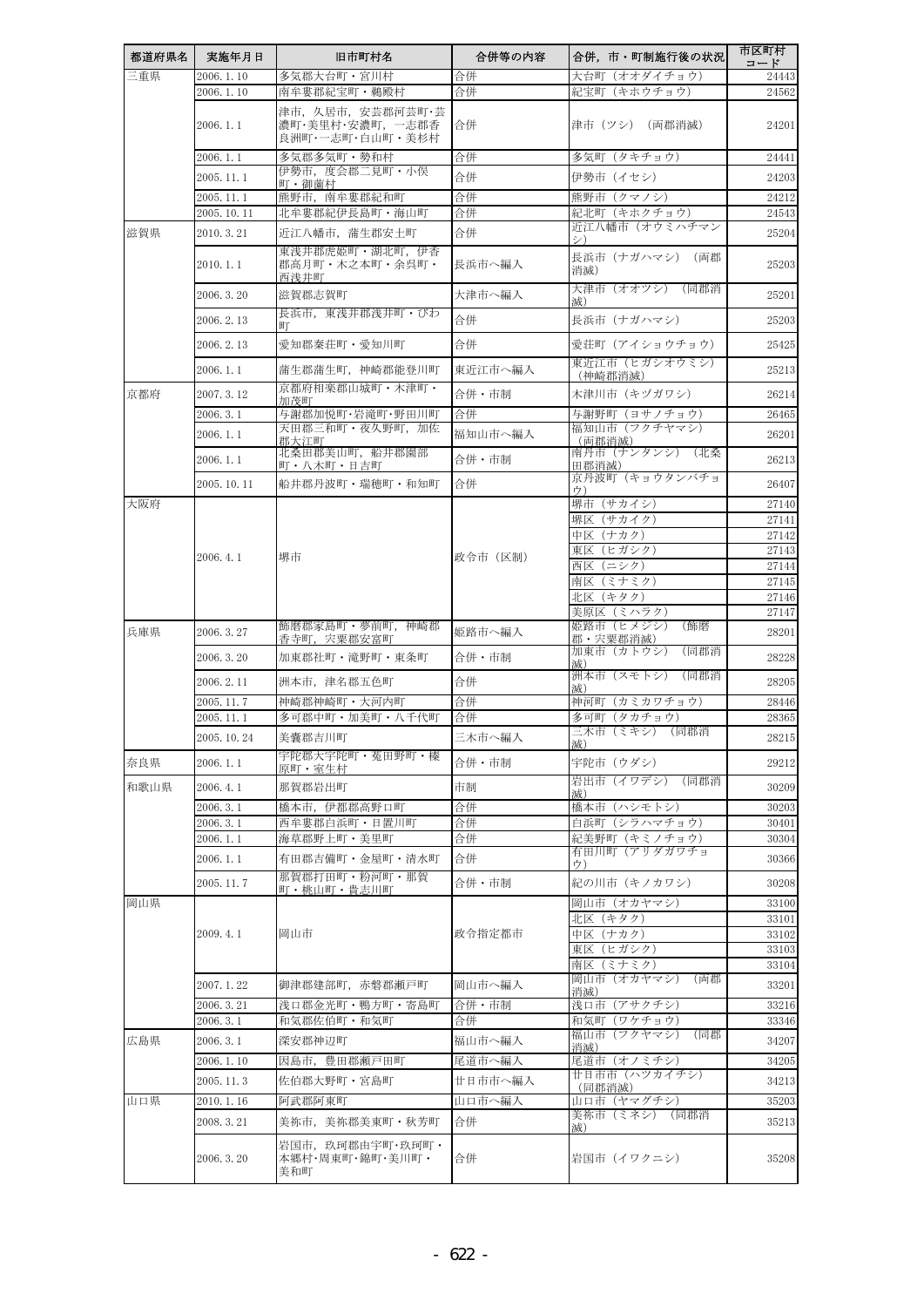| 都道府県名 | 実施年月日                 | 旧市町村名                                                   | 合併等の内容           | 合併,市・町制施行後の状況                 | 市区町村<br>コード    |
|-------|-----------------------|---------------------------------------------------------|------------------|-------------------------------|----------------|
| 徳島県   | 2006.3.31             | 海部郡由岐町・日和佐町                                             | 合併               | 美波町<br>(ミナミチョウ)               | 36387          |
|       | 2006.3.31             | 海部郡海南町・海部町・宍喰町                                          | 合併               | 海陽町(カイヨウチョウ)                  | 36388          |
|       | 2006.3.20             | 那賀郡那賀川町・羽ノ浦町                                            | 阿南市へ編入           | 阿南市(アナンシ)                     | 36204          |
|       | 2006.3.1              | 三好郡三野町・池田町・山城<br>町・井川町・東祖谷山村・西祖<br>谷山村                  | 合併・市制            | 三好市(ミヨシシ)                     | 36208          |
|       | 2006.3.1              | 三好郡三好町・三加茂町                                             | 合併               | 東みよし町(ヒガシミヨシ<br>チョウ)          | 36489          |
| 香川県   | 2006.3.21             | 小豆郡内海町・池田町                                              | 合併               | 小豆島町(ショウドシマチョ<br>ウ)           | 37324          |
|       | 2006. 3. 21           | 綾歌郡綾上町・綾南町                                              | 合併               | 綾川町(アヤガワチョウ)                  | 37387          |
|       | 2006, 3, 20           | 仲多度郡琴南町・満濃町・仲南                                          | 合併               | まんのう町(マンノウチョ                  | 37406          |
|       |                       | ĦТ<br>木田郡牟礼町·庵治町, 香川郡                                   |                  | ウ)                            |                |
|       | 2006.1.10             | 香川町・香南町,綾歌郡国分寺<br>ШT                                    | 高松市へ編入           | 高松市(タカマツシ)                    | 37201          |
|       | 2006.1.1              | 三豊郡高瀬町・山本町・三野<br>町・豊中町・詫間町・仁尾町・<br>財田町                  | 合併・市制            | 三豊市(ミトヨシ)(同郡消<br>减)           | 37208          |
|       | 2005.10.11            | 観音寺市、三豊郡大野原町・<br>豊浜町                                    | 合併               | 観音寺市(カンオンジシ)                  | 37205          |
| 高知県   | 2008.1.1              | 吾川郡春野町                                                  | 高知市へ編入           | 高知市(コウチシ)                     | 39201          |
|       | 2006.3.20             | 高岡郡窪川町, 幡多郡大正町·<br>十和村                                  | 合併               | 高岡郡四万十町(シマント<br>チョウ)          | 39412          |
|       | 2006.3.20             | 幡多郡佐賀町·大方町                                              | 合併               | 黒潮町(クロシオチョウ)                  | 39428          |
|       | 2006.3.1              | 香美郡赤岡町・香我美町・野市                                          | 合併・市制            | 香南市(コウナンシ)<br>(同郡             | 39211          |
|       | 2006.3.1              | 町・夜須町・吉川村<br>香美郡土佐山田町・香北町・物                             | 合併・市制            | 消滅)<br>香美市(カミシ)(同郡消           | 39212          |
|       |                       | 部村                                                      |                  | 减)                            |                |
|       | 2006.1.1              | 高岡郡中土佐町・大野見村<br>八女郡黒木町・立花町・矢部                           | 合併               | 中土佐町 (ナカトサチョウ)                | 39401          |
| 福岡県   | 2010.2.1              | 村·星野村                                                   | 八女市へ編入           | 八女市(ヤメシ)<br>糸島市(イトシマシ)<br>(同郡 | 40210          |
|       | 2010.1.1              | 前原市, 糸島郡二丈町·志摩町<br>山門郡瀬高町・山川町、三池郡                       | 合併               | 消滅)                           | 40230          |
|       | 2007.1.29             | 高田町                                                     | 合併・市制            | みやま市 (両郡消滅)                   | 40229          |
|       | 2006.10.1             | 八女郡上陽町<br>山田市, 嘉穂郡稲築町 · 碓井                              | 八女市へ編入           | 八女市(ヤメシ)                      | 40210          |
|       | 2006.3.27             | 町・嘉穂町                                                   | 合併               | 嘉麻市(カマシ)                      | 40227          |
|       | 2006.3.26             | 飯塚市,嘉穂郡筑穂町・穂波<br>町・庄内町・頴田町                              | 合併               | 飯塚市(イイヅカシ)                    | 40205          |
|       | 2006.3.20             | 甘木市,朝倉郡杷木町・朝倉町                                          | 合併               | 朝倉市(アサクラシ)                    | 40228          |
|       | 2006.3.20<br>2006.3.6 | 京都郡犀川町・勝山町・豊津町<br>田川郡金田町·赤池町·方城町                        | 合併<br>合併         | みやこ町(ミヤコマチ)<br>福智町(フクチマチ)     | 40625<br>40610 |
|       | 2006.2.11             | 鞍手郡宮田町・若宮町                                              | 合併・市制            | 宮若市(ミヤワカシ)                    | 40226          |
|       | 2006.1.10             | 築上郡椎田町・築城町                                              | 合併               | 築上町(チクジョウマチ)                  | 40647          |
|       | 2005.10.11            | 築上郡新吉富村·大平村                                             | 合併               | 上毛町(コウゲマチ)                    | 40646          |
| 佐賀県   | 2007.10.1             | 佐賀郡川副町・東与賀町・久保<br>田町                                    | 佐賀市へ編入           | 佐賀市(サガシ)(同郡消<br>减)            | 41201          |
|       | 2006.3.20             | 神埼郡神埼町・千代田町・脊振<br>村                                     | 合併・市制            | 神埼市 (カンザキシ)                   | 41210          |
|       | 2006.3.1              | 武雄市,杵島郡山内町・北方町                                          | 合併               | 武雄市(タケオシ)                     | 41206          |
|       | 2006.3.1              | 神埼郡三田川町・東脊振村                                            | 合併               | 吉野ヶ里町(ヨシノガリチョ<br>ウ)           | 41327          |
|       | 2006.3.1              | 西松浦郡有田町・西有田町                                            | 合併・呼称変更          | 有田町(アリタチョウ)                   | 41401          |
|       | 2006.1.1              | 東松浦郡七山村                                                 | 唐津市へ編入           | 唐津市(カラツシ)                     | 41202          |
|       | 2006.1.1              | 藤津郡塩田町・嬉野町                                              | 合併・市制<br>佐世保市へ編入 | 嬉野市(ウレシノシ)<br>佐世保市(サセボシ)      | 41209          |
| 長崎県   | 2010.3.31             | 北松浦郡江迎町・鹿町町<br>南高来郡加津佐町・口之津町・                           |                  | 南島原市(ミナミシマバラ                  | 42202          |
|       | 2006. 3.31            | 南有馬町・北有馬町・西有家<br>町・有家町・布津町・深江町                          | 合併・市制            | シ) (同郡消滅)                     | 42214          |
|       | 2006. 3. 31           | 北松浦郡宇久町・小佐々町                                            | 佐世保市へ編入          | 佐世保市(サセボシ)                    | 42202          |
|       | 2006.1.4              | 西彼杵郡琴海町                                                 | 長崎市へ編入           | 長崎市(ナガサキシ)                    | 42201          |
|       | 2006.1.1              | 南高来郡有明町<br>松浦市,北松浦郡福島町・鷹島                               | 島原市へ編入           | 島原市(シマバラシ)                    | 42203          |
|       | 2006.1.1              | 町                                                       | 合併               | 松浦市(マツウラシ)                    | 42208          |
|       | 2005.10.11            | 南高来郡国見町・瑞穂町・吾妻<br>町・愛野町・千々石町・小浜<br>町・南串山町               | 合併・市制            | 雲仙市(ウンゼンシ)                    | 42213          |
| 熊本県   | 2010.3.23             | 下益城郡城南町,鹿本郡植木町                                          | 熊本市へ編入           | 熊本市(クマモトシ)<br>(鹿本<br>郡消滅)     | 43201          |
|       | 2008.10.6             | 下益城郡富合町                                                 | 熊本市へ編入           | 熊本市(クマモトシ)                    | 43201          |
|       | 2006. 3. 27           | 本渡市,牛深市,天草郡有明<br>町・御所浦町・倉岳町・栖本<br>町・新和町・五和町・天草町・<br>河浦町 | 合併               | 天草市(アマクサシ)                    | 43215          |
|       | 2006.3.1              | 玉名郡菊水町・三加和町                                             | 合併               | 和水町(ナゴミマチ)                    | 43369          |
|       | 2006. 2. 27           | 菊池郡合志町·西合志町                                             | 合併・市制            | 合志市(コウシシ)                     | 43216          |
|       | 2005.10.3             | 玉名市,玉名郡岱明町・横島町・<br>天水町                                  | 合併               | 玉名市(タマナシ)                     | 43206          |
| 大分県   | 2006.3.31             | 東国東郡国見町・国東町・武蔵<br>町・安岐町                                 | 合併・市制            | 国東市(クニサキシ)                    | 44214          |